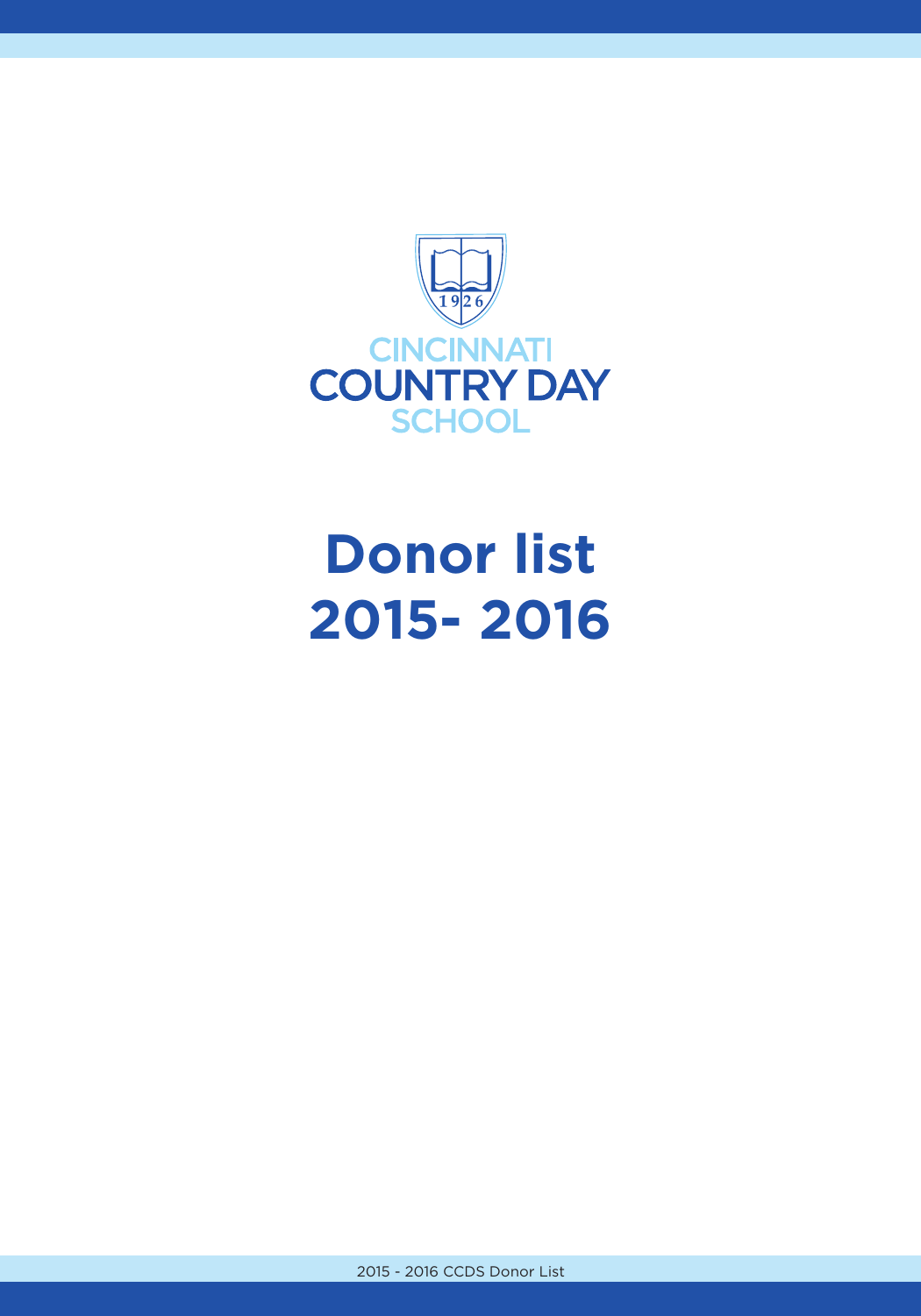Dr. and Mrs. Richard I. Abrahamson, Jr. (Rick '79) Mr. and Mrs. David R. Adamson (Dave '63) Dr. and Mrs. Khosrow Alamin Mr. and Mrs. David Albert Mr. Steve Albert and Ms. Amy Schur Mr. and Mrs. Edward F. Alf Mr. and Mrs. Michael J. Alf (Jackie Jurgensen '98) Mrs. Kimberly A. Allen (Kim Stern '90) Mr. and Mrs. John Allen Mr. and Mrs. Peter A. Alpaugh Ms. Amy C. Altenau Mr. and Mrs. William E. Altermatt Mr. Eugene L. Anderson and Ms. Gasa C. Grimes (Gene '92) Mr. and Mrs. Paul V. Anderson Mr. and Mrs. Mark M. Andreae Mr. and Mrs. Srinivas Annapantula Mr. Jeffrey P. Ansell Ms. Jennifer C. Aquino Dr. and Ms. Subra Arasakesari Mr. David B. Arms (Dave '62) Ms. Erika Armstead (Erika '12) Mr. and Mrs. Jerald L. Armstead Mr. and Mrs. Thomas W. Arnold Mr. and Mrs. Samuel V. Arnold Dr. Arthur K. Asbury (Art '46) Mr. and Mrs. Michael R. Ashwell Ms. Kiley Atkins Dr. and Mrs. Matthew R. Atkinson Dr. and Mrs. Gary M. Ault Mr. J. Craig Avril and Ms. Lisa Lux (J. Craig '79) Mr. and Mrs. George T. Avril (Tom '85) Mr. and Mrs. David Back Mr. and Dr. Ajay Badlani Mr. and Mrs. Nicholas S. Bagnoli Mr. and Mrs. Nicholas R. Bagnoli Mr. and Mrs. William J. Bahl (Jeff '98) Mr. and Mrs. Andrew J. Bahl (Andrew '00) Ms. Emily M. Bahl (Emily '03) Mr. and Mrs. John C. Bahl, II (John '06) Mr. and Mrs. William F. Bahl Mr. and Mrs. Oliver L. Baily (Bud '47)

Mr. St. John H. Bain and Mrs. Claire Solot (Sinjin '75) Mr. and Mrs. Robert J. Baker Mr. and Ms. Shammak Banerjee Mr. Daniel J. Barach (Dan '80) Mr. Joey Joiner and Mrs. Angela M. Barber-Joiner Ms. Briana A. Barnett (Briana '14) Mr. and Mrs. Douglas Barnett Mr. and Mrs. Ross S. Barrett (Ross '62) Mr. and Mrs. John F. Barrett (Eileen Ward '69) Ms. Anne L. Barrett (Annie '03) Mr. and Mrs. Michael L. Barton Mr. and Mrs. Christopher L. Baucom Mr. and Mrs. Robert Bayes Mr. R. Thomas Beach and Ms. Barbara A. Peterson (Tom '73) Mr. and Mrs. Gregory Beaudoin Mr. Bob Bebber and Mrs. Tara K. Bebber Mr. and Mrs. Charles W. Beck (Charlie '93) Mr. and Mrs. Greg Bedel Mr. and Mrs. Joseph Beech, III Mr. Patrick A. Beers (Patrick '86) Mr. and Mrs. Don E. Beeson Mrs. Marcia K. Beischel Mr. and Mrs. Leonid Sigalov Mr. and Mrs. Michael D. Belperio Mr. and Mrs. Clyde Bennett, II Dr. Karen H. Berger (Karen '83) Mr. and Mrs. Andrew A. Berghausen (Monica Hamagami '77) Mr. and Mrs. Paul A. Bernish Ms. Lee Ann Bertsch Mr. and Mrs. James W. Berutti Mr. and Mrs. Rexford Bevis Mr. and Mrs. Mark W. Beyreis Mr. Prithvi Bhaskar (Prithvi '00) Ms. Sheela Bhaskar (Sheela '05) Dr. and Mrs. Amar Bhati Ms. Cheryl L. Bickley (Cheryl '87) Mr. Jeffrey Bismayer (Jeff '08) Mr. William Bismayer (William '11) Dr. and Mrs. John Bismayer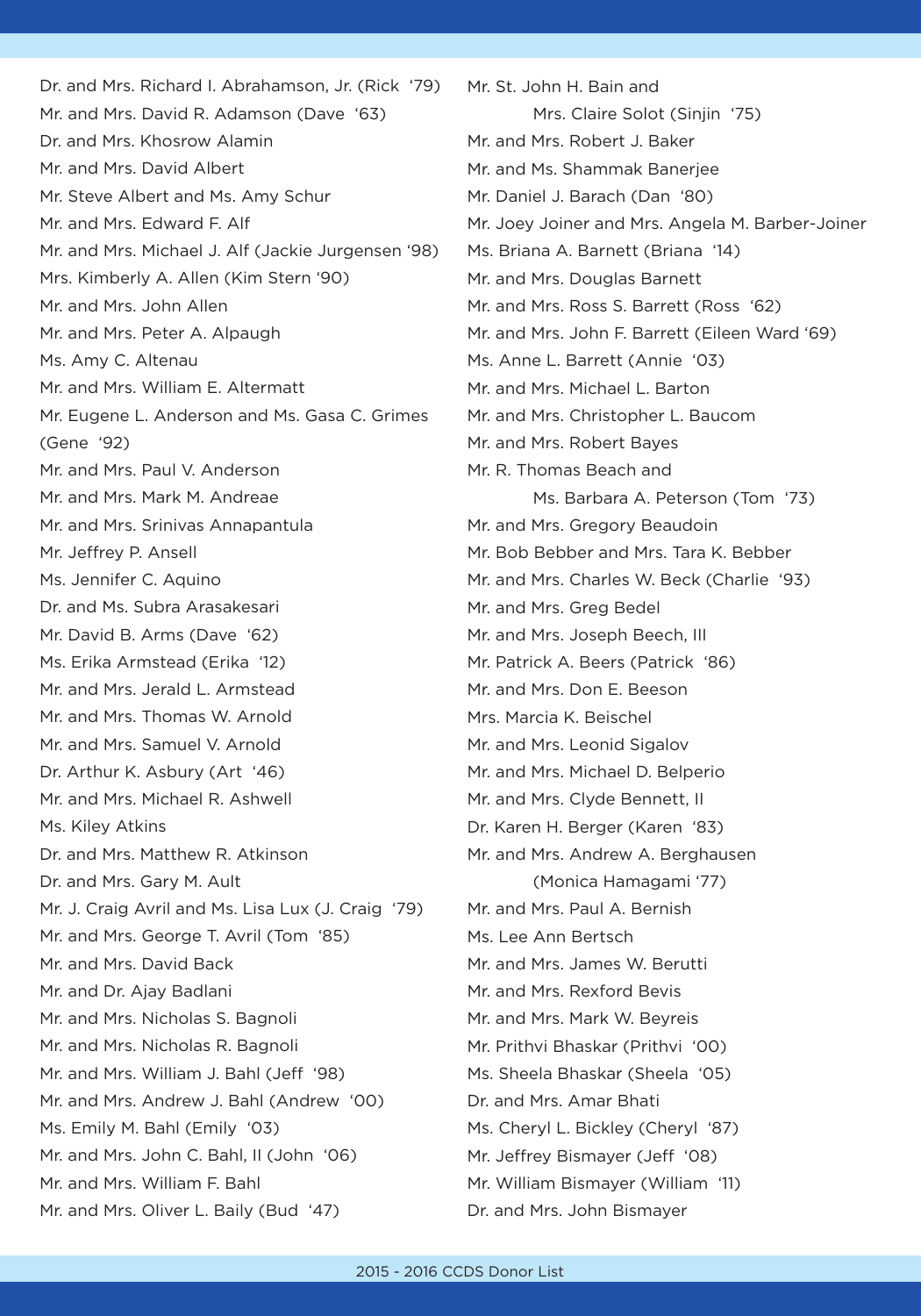Mr. and Mrs. Stephen L. Black (Steve '66) Ms. Elizabeth L. Black (Elizabeth '08) Ms. Kathryn M. Black (Kathryn '11) Mr. and Mrs. Merle E. Black, III Mr. and Mrs. Troy Blackburn (Katie Brown '82) Mrs. Melissa R. Blakeman Mr. and Mrs. Jack R. Blakeslee, III Mr. and Mrs. John D. Blang Mr. and Mrs. L. Thomas Block, III (Tom '67) Mr. and Mrs. Richard L. Blum, Jr. Mr. and Mrs. Richard L. Blum, Sr. Dr. and Dr. Michael Blust Mr. and Mrs. John T. Boaz Ms. Lynda M. Boaz Mr. and Mrs. Sam Boggs, III Dr. and Mrs. Raymond Bonomo Mr. and Mrs. Roger Boocock Dr. Eric Booth (Eric '92) Dr. and Mrs. Seref Bornovali Mr. and Mrs. Christopher N. Bortz (Chris '92) Mr. Neil K. Bortz and Ms. Susan B. Myers Mr. and Mrs. Taylor P. Boswell (Taylor '97) Mr. and Mrs. Henry D. Boswell Ms. Amy Brand Mr. and Mrs. Eric D. Brandenburg Mr. Brady T. Brandt Mr. and Mrs. Thomas C. Brannock, II Mr. Joseph A. Brant Mr. and Mrs. Joel S. Brant (Jody '87) Mr. Philip E. Deitch and Dr. Deborah H. Brant-Deitch (Debbi Brant '88) Drs. John and Debra Breneman Mr. and Mrs. David B. Briggs, Jr. (David '83) Mr. and Mrs. Stephen Brock Mr. and Mrs. Kyle C. Brooks (Kyle '81) (Katherine Bossert '89) Mr. and Mrs. Marc Brown (Tricia Knowles '98) Mr. and Mrs. Thane R. Brown Mr. and Mrs. Robert W. Buechner (Bob '65) Mr. James B. Buechner (Brad '08) Mr. and Mrs. Herbert H. Bullock

Mr. and Mrs. Ronald A. Bulow Mr. and Mrs. Henry J. Bunis (Henry '71) Ms. Laura G. Bunnenberg Mr. and Mrs. Brian C. Burnett, Sr. Mr. and Mrs. Rodney C. Burress Mr. and Mrs. Michael G. Burroughs Mr. and Mrs. Crompton B. Burton (Hub '72) Mr. and Mrs. Michael A. Busch Mr. Richard A. Bush, Jr. (Ricky '93) Mr. and Mrs. Dick Buten Mr. and Mrs. James D. Butler (Jim '68) Mr. and Mrs. Andrew Butler Mr.and Mrs. Michel D. Caldwell (Michel '61) Mr. Craig H. Caldwell and Ms. Katherine E. Wilson (Craig '69) Mr. and Mrs. David M. Callard (Dave '82) Dr. and Mrs. George M. Callard Mr. and Mrs. Douglas W. Campbell Mr. and Mrs. G. Gibson Carey, IV Mr. Paul L. Caron and Mrs. Courtney M. Bryan-Caron Mrs. Charles O. Carothers Mr. and Mrs. Eldrich A. Carr, III Ms. Elvira C. Carrillo Mr. Thomas H. Carter and Ms. Haraldine A. Stafford (Tom '73) Mr. Thomas J. Harris and Mrs. Tanya Carter-Harris (Tanya Carter '84) Mr. David S. Cashion (David '86) Mr. and Mrs. Edward F. Castleberry (Hap '50) Ms. Malena Castro Mr. and Mrs. Matthew Castrucci Mr. George Chantilas Mr. James G. Chantilas and Dr. Lydia D. Chantilas (James '83) (Talia Duarte '80) Ms. Courtney E. Chapel (Courtney '07) Mr. and Mrs. M. Steven Chapel Mr. Charlton H. Chatfield (Buzz '65) Mr. Frederick H. Chatfield, Jr. and Mrs. Deborah Price-Chatfield (Kim '65) Mr. and Mrs. Weiguo Chen Dr. and Mrs. Daniel Choo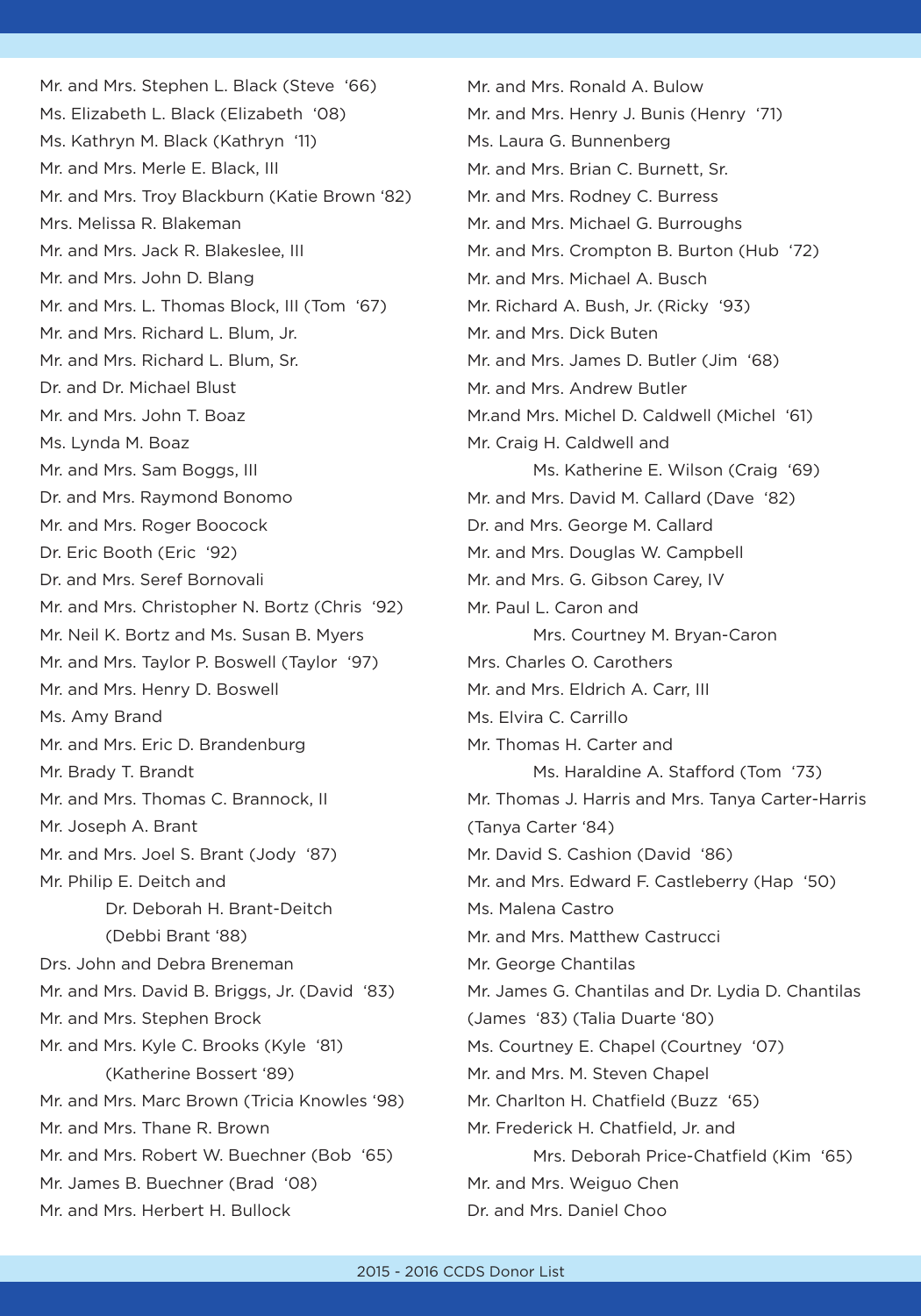Dr. and Mrs. Manish Chopra Dr. and Dr. Sambhu N. Choudhury Mr. John Christiansen and Mrs. Laura Christiansen Mrs. Treon M. Christine Mr. and Mrs. John S. Christine Mr. Din A. Christon and Ms. Toni D. Chisholm Mr. and Mrs. Christopher L. Cicchinelli Mr. and Mrs. Ralph E. Clark, III (Butch '60) Mr. William L. Clark (Will '63) Mr. and Mrs. A. B. Closson, Jr. (Burton '48) Mr. and Mrs. Eric P. Cody (Eric '68) Mr. Brian M. Cofer (Brian '10) Mr. and Mrs. Gary W. Cofer Mr. and Mrs. Philip J. Cohen (Flip '80) Mr. Daniel L. Cohen (Dan '98) Dr. Matthew S. Cohen and Dr. Natalie B. Geier Cohen (Matt '01) (Natalie Geier '01) Mr. Taylor C. Cole (Taylor '10) Mr. and Mrs. Christopher C. Cole Mr. and Mrs. Scott G. Collett Mr. and Mrs. Joel R. Collins (Lisa Rose '80) Mr. Jeffrey L. Collins (Jeff '81) Mr. and Mrs. Kevin J. Collins Mr. and Mrs. Gerardo Colmenero Mr. and Mrs. John Comella Mr. and Mrs. Trent A. Compton Mr. and Mrs. Timothy C. Connell Mr. and Mrs. Steven O. Conner (Susie Callard '91) Mr. and Mrs. Mark G. Contreras Mr. and Mrs. Gene F. Conway Mr. and Ms. Erik C. Corbin Dr. and Mrs. James N. Cordea Mr. and Mrs. Thomas W. Cordea Ms. Katherine L. Cordes (Katy '02) Mr. and Mrs. Justin A. Corwin Dr. Jay K. Costantini and Dr. Lisa N. Costantini (Jay '81) Mr. Jaysen J. Covington (J '97) Mr. and Mrs. Michael T. Cox Mr. and Mrs. Ronald L. Craney Ms. Kimberley M. Crawford

Dr. Brian K. Crellin Mr. Robert D. Cribbin (Bob '77) Mr. and Mrs. Andrew W. Crowley Dr. and Dr. Madison Cuffy Mr. and Mrs. William S. Culp (Bill '65) Mr. and Mrs. William S. Culp, Jr. (Will '00) Mr. and Mrs. Charles A. Culp (Chuck '02) Mr. and Mrs. Victor S. Curtis, Sr. Ms. Denise B. Cushwa Dr. and Mrs. Irfan Dahar Mr. Matthew W. Dahl and Ms. Jane A. Chezem Dr. and Mrs. Sunil K. Dama Mr. and Mrs. Robert Daniels Mr. and Mrs. James Davis Mr. and Mrs. Brooks W. Davis Dr. Christen Davis Mr. and Mrs. James A. Davis Mr. Steve Davis Mr. and Mrs. Antonius L. de Beer Mrs. Amanda E. de Graaf Mr. and Mrs. Gordon L. Deane (Gordon '67) Mr. and Mrs. Kurt Deimer Mr. David P. DelBello and Dr. Melissa P. DelBello Mr. and Mrs. Richard E. DelGiorno Mrs. Margaret DeMichelis (Margaret Carey '75) Mr. and Mrs. Kimball W. Derrick (Kimball '71) Mr. and Ms. Yven Destin Mr. and Mrs. Thomas R. Deupree (Thomas '58) Mr. Charles R. Deupree (Charlie '69) Mr. and Mrs. Carter N. Deupree (Carter '99) Michael and Tina DiSanto Mr. Evan DiTullio Ms. Sharon R. Dizenhuz (Sharon '79) Mr. and Mrs. Eric P. Doepke Mr. and Mrs. Edward E. Dohrmann, Jr. (Liz Murphy '01) Ms. Marilyn Donoff Mr. and Mrs. Dennis M. Doyle

- Mr. Peter K. Drysdale (Peter '76)
- Mr. and Mrs. Alexander R. Duarte, Jr. (Alex '83) Mr. Justin M. Dudley and Ms. Susan M. Sprigg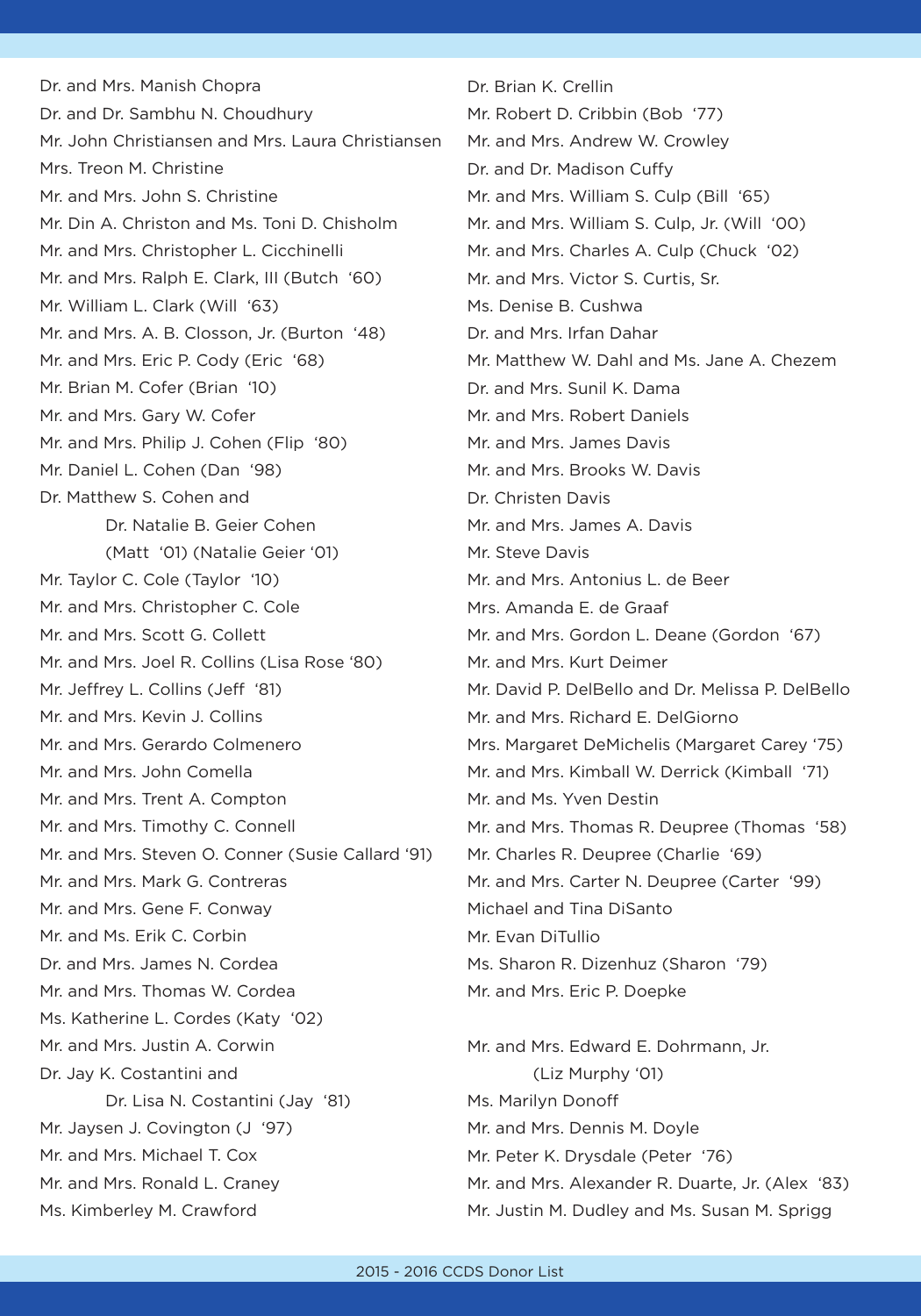Mr. William R. Duncan (Will '11) Mr. and Mrs. R. F. Duncan Mr. and Mrs. Thomas O. Dunlap, III (Tom '66) Dr. Michael R. Dunn and Dr. Carrie C. Strauss Dunn (Mike '89) (Carrie Strauss '92) Mr. Kevin M. Dunn (Kevin '06) Ms. Brigid E. Dunn (Brigid '08) Mr. and Mrs. Timothy P. Dunn Mr. and Mrs. Richard D. Durand (Dick '73) Mr. and Mrs. Robert B. Dye Mr. and Mrs. Matthew A. Ebersbach Mrs. and Mr. Alexander Edelson (Bailey '02) Mr. and Ms. James Eller Mr. and Mrs. Travis W. Engelke Mr. and Mrs. Jamal D. English Mr. and Mrs. Walter Eschelbach (Laurie Hopple '68) Mr. and Mrs. Francis W. Eustis, Jr. (Frank '73) Mr. Nicholas M. Evans, Jr. (Nick '81) Mr. and Mrs. Thomas G. Evans Mr. and Ms. Charles M. Eynon (Barrett '95) (Adrienne Beech '98) Mr. and Mrs. L. Reade Fahs, Jr. (Reade '78) Mr. Alan S. Falkingham Mrs. Lindsey A. Falkingham Mrs. Rita S. Faranda Mr. and Ms. Marco Fatuzzo Mr. and Mrs. Gregory A. Faulhaber Mr. and Mrs. Thomas C. Feige (Tom '71) Ms. Gwen Ferguson Mr. and Mrs. Kurtis B. Finch Mr. and Mrs. Thomas Finn Mr. and Mrs. Frederick C. Fischer (Fred '65) Mr. and Mrs. Dean J. Fischesser Mr. and Mrs. C. G. FitzHugh Mr. Andrew S. Fleischer (Drew '97) Mr. and Mrs. Richard I. Fleischer (Dick '62) Mr. and Mrs. Neil I. Fleischer (Neil '93) The Fleischmann Family Ms. Eva B. Fletcher, Ph.D. Ms. Deborah J. Floyd Mr. Robert W. Flynn

Mr. and Mrs. Stephen L. Fogelson (Steve '83) Mr. and Mrs. Matthew R. Folan Ms. Sarah E. Forman Mr. and Mrs. John O. Forrer Mr. and Mrs. Peter A. Fossett (Peter '80) Mr. James R. Foster (J.R. '98) Mr. and Mrs. Jason T. Fraley Dr. and Mrs. Jonathan Franzosa Mr. and Mrs. James A. Fraser Mr. and Mrs. Christopher D. Freeman (Vallie Brant '99) Mr. and Mrs. Charles D. Freeman Mr. and Mrs. Randall D. French Mr. and Mrs. Alexander S. Frink (Katie Schwab '92) Mr. and Mrs. Joseph P. Fritz, II (Jane Simon '78) Mr. and Mrs. Charles S. Fullgraf (Chuck '71) Dr. and Mrs. Prasad Gabbita Mr. and Mrs. James C. Gain Mr. and Mrs. William M. Gale Mr. and Mrs. Lawrence R. Gamblin Mrs. Zhen Jing Gan Mr. and Mrs. Kenneth E. Gardner Dr. and Mrs. Rodney P. Geier (Rodney '71) Mr. and Mrs. Edward S. Geier (Ted '75) Mrs. Susanne E. Geier Mr. David A. Gemunder (David '87) Mr. and Mrs. Richard B. Genece (Rich '83) Mr. and Mrs. Thomas C. Gentile, III Mr. and Mrs. Stephen P. Geohegan, Jr. Mr. and Mrs. David A. Gerber Mr. and Mrs. Christopher B. Gerke Drs. Jonathan and Jennifer Gerson Mr. and Mrs. Layton A. Gibson Mr. and Mrs. Robert D. Gilbreath Mr. and Mrs. Robert E. Gill Mr. and Mrs. Casey M. Gilmore (Casey '95) Mr. and Mrs. Park Gilmore Mr. Andrew Glatfelter and Ms. Tatiana Chernovol Mr. and Mrs. Eric Glosby Mr. and Mrs. William C. Goings Mr. and Mrs. Jeffrey Goldstein Mr. and Mrs. Grenville M. Gooder, Jr. (Gren '57)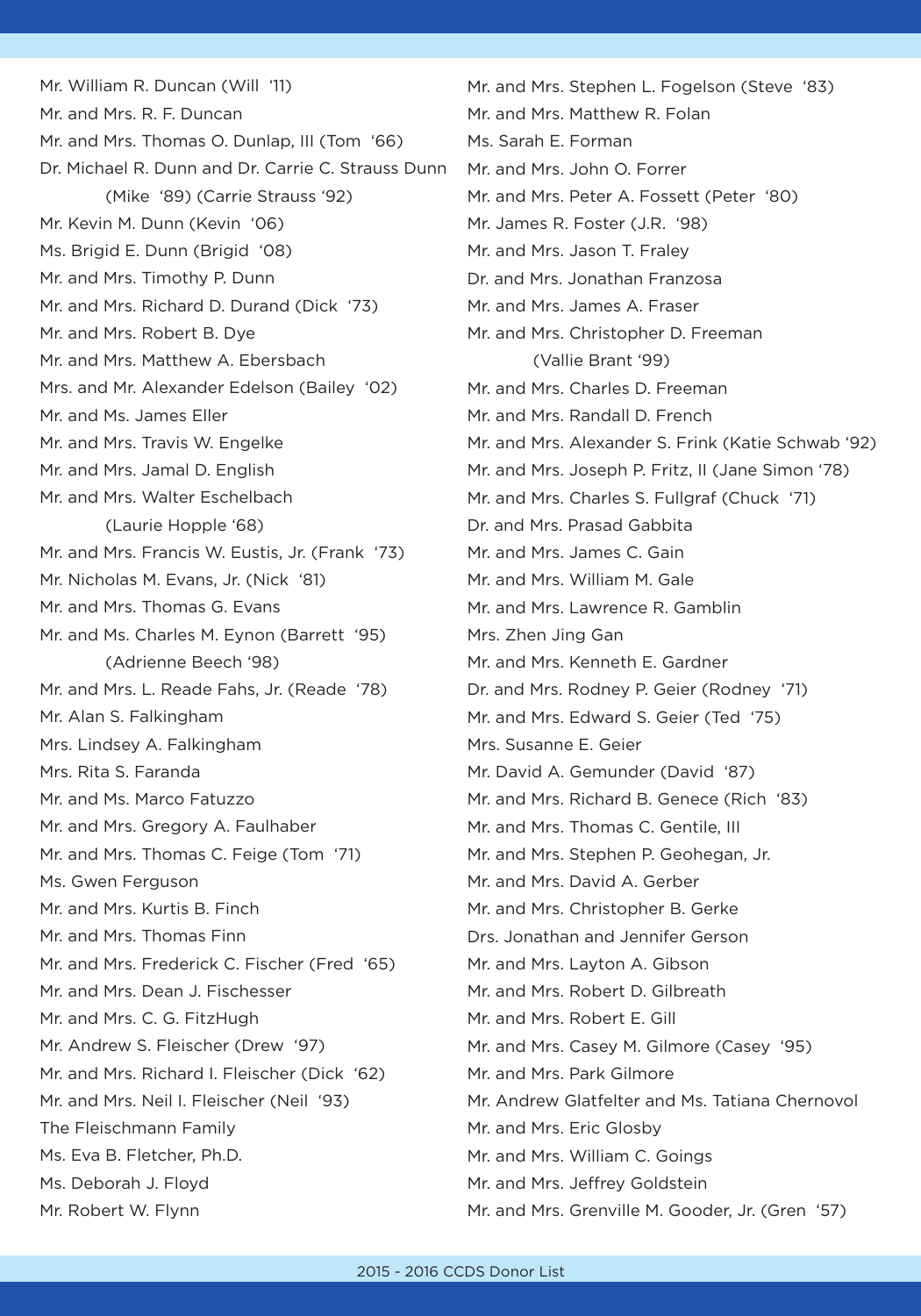Ms. Hanna L. Gottschalk (Hanna '14) Ms. Lynn A. Gottschalk Mr. and Mrs. Michael C. Grace Mr. and Mrs. Ken Grace Ms. Katherine C. Graeter Mr. and Mrs. Michael Graham Mr. and Mrs. Thomas C. Graham, Jr. Mr. and Mrs. Greg Grambling (Katherine Hale '01) Mr. and Mrs. Stephen D. Graves Mr. and Mrs. Dereck L. Gray Mr. and Mrs. William T. Gray Mrs. Elliott H. Green Mr. and Mrs. James Greenwood (Bonnie Wong '77) Mrs. Robert S. Harrison (Anne Woods '49) Mr. and Mrs. Will R. Gregg, III (Will '78) Mr. and Mrs. Joseph E. Grever (Lanie Pauly '69) Mr. and Mrs. Earl C. Grewell Mr. and Mrs. Ian W. Grimes Mr. and Mrs. William S. Griswold, III (Carrie Beech '83) Dr. Joanna L. Groden and Mr. Stace Dahl Mr. and Mrs. Frank Grossi Mr. James R. Gudmens Mr. and Mrs. Brandon K. Guttman (Brandon '96) Ms. Julien R. Guttman (Julien '04) Ms. Ellyn S. Guttman (Ellyn '08) Mr. and Mrs. Ian J. Guttman Ms. Ilana Habib (Ilana '11) Mr. and Mrs. Mitchell J. Habib Mr. and Mrs. Brian M. Habig Mr. and Mrs. Coleman G. Hacker Ms. Margaret E. Hagar Mr. and Mrs. Joel G. Hager Mr. Joseph W. Hagin (Joe '55) Mr. and Mrs. Gregory D. Hague (Greg '66) Ms. Jessica B. Hall (Jessica '14) Dr. John M. Hall and Dr. Sarah M. Knox Mr. and Mrs. Leon L. Hall Dr. William D. Hall and Dr. Laurence Vigeant-Langlois Mr. and Mrs. Jonathan B. Hall Ms. Elizabeth C. Halloran and Mr. John Wilmore (Liza '83)

Ms. Ginger R. Halterman Mr. and Mrs. Kenneth M. Hamall Mr. and Mrs. David Handler Ms. Hollie J. Hannan (Hollie '83) Mr. and Mrs. Richard D. Hannan Ms. Lauren Hannan-Hudson (Lauren Hannan '84) Mr. and Mrs. Frank G. Hanson Mr. and Ms. Brent A. Hardesty Ms. Kirsten B. Hardigg (Kirsten '93) Mr. and Mrs. William B. Hardigg, III (Ben '96) Mr. William R. Hardy, Jr. (Bill '85) Dr. and Mrs. Evans M. Harrell, II (Evans '68) Mr. Brian K. Harsh Mr. and Mrs. Christopher D. Harten (Allison Hacker '91) Ms. Jacqueline R. Hartle (Jackie '07) Ms. Rebecca A. Hartle (Becky '10) Mr. and Mrs. Michael S. Hartle Mr. and Mrs. John C. Hassan (John '61) Dr. J. Matthew Hassan ( '93) Mr. and Mrs. John W. Hauck (John '69) Mr. and Mrs. Charles A. Haury Dr. and Mrs. Stephen J. Havlovic (Steve '73) Ms. Alexandra Hawkins Dr. and Mrs. H. H. Hawkins (Poppy Yeiser '67) Mr. and Ms. Jianjun He Mr. and Mrs. Joseph H. Head, Jr. (Joe '49) Ms. Erin E. Head (Erin '93) Mr. William H. Heald and Mrs. Elizabeth Kirtland Heald (Bill '56) Mr. Bruce M. Healy (Bruce '83) Dr. and Mrs. Larry L. Heck Mr. George Swinton and Dr. Jeanette M. Hecker Mr. and Mrs. Brian E. Heekin Mr. and Mrs. Richard M. Heekin Mr. Robert A. Heimann (Rob '90) Ms. Pamela S. Heizman Mr. and Mrs. Michael Helmbrecht (Megan Kelley '88) Mr. and Mrs. Robert W. Helmholz (Rob '78) Mr. and Mrs. Jesse L. Hensley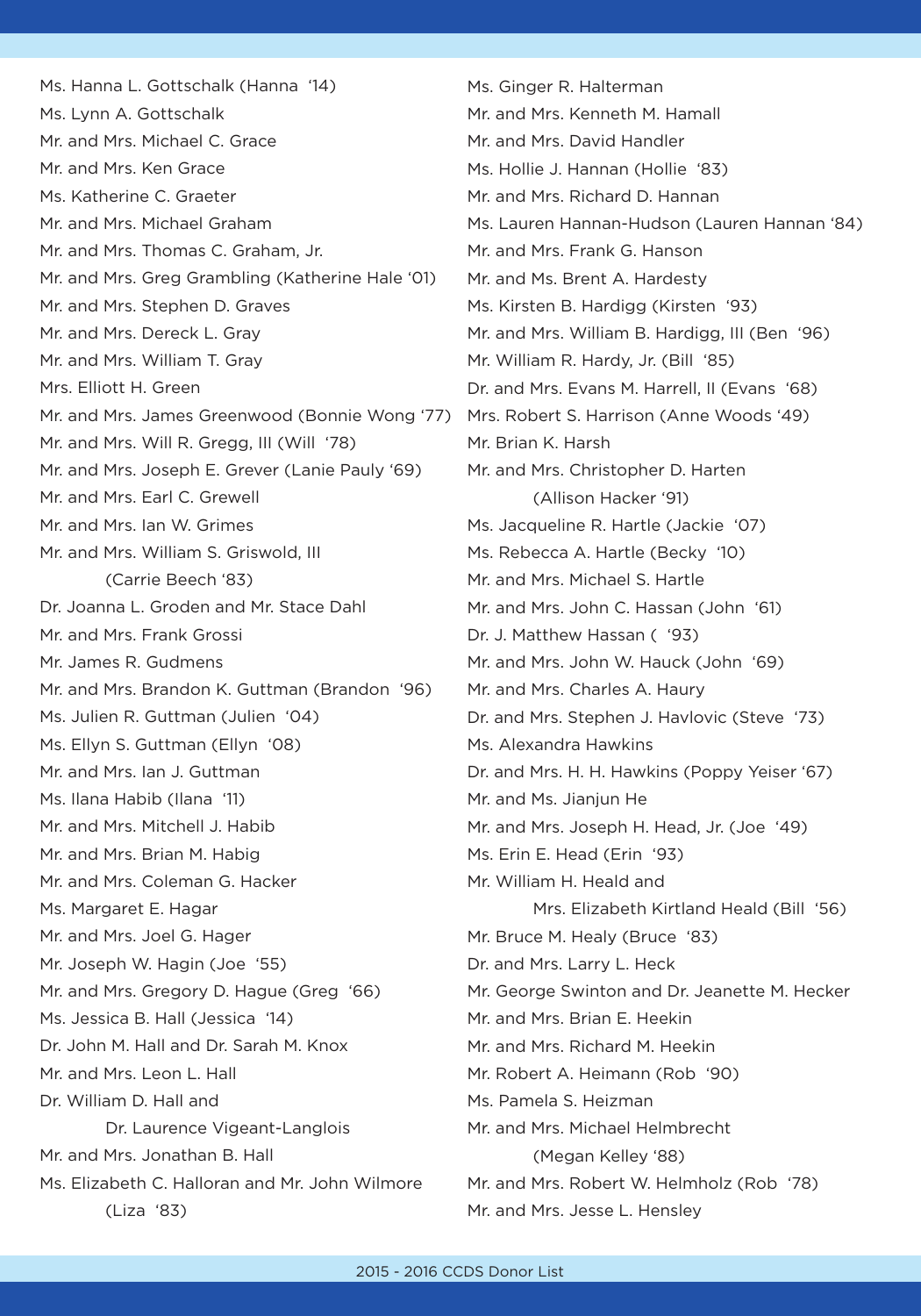Mr. Douglas L. Hensley and Ms. Linda K. Conway Hensley Mr. Jason S. Herman (Jason '94) Mr. and Mrs. Javier Hernandez (Sally Dwyer '05) Mr. Roth F. Herrlinger, III (Roth '86) Dr. and Mrs. Thomas J. Herzog Mr. and Mrs. Brent Hetrick Mr. and Ms. Martin Hettich Mr. and Mrs. John D. Heyd (John '55) Mr. and Mrs. Michael L. Hill (Mike '89) Mr. and Mrs. Bruce G. Hill Dr. and Mrs. J. Peter Hill Mr. and Mrs. James C. Hilleary Ms. Lisa Hillenbrand Mr. and Mrs. Philip Hinkle, III (Phil '60) Mr. and Mrs. Jonathan A. Hinsch Ms. Theresa M. Hirschauer Ms. Chloe Hockley Ms. Constance V. Hodson Mr. Thomas E. Hodson Mr. and Mrs. Donald S. Hoelle Mr. Daniel J. Hoffheimer, Esg. (Dan '69) Mr. and Mrs. Shane A. Hoffman Mr. and Mrs. Dudley H. Hoffman, Jr. Mr. Scott T. Hofmeister and Mr. Brian M. Wong (Scott '87) Mr. Craig Hofmeister (Craig '91) Mr. and Mrs. Joseph F. Hofmeister Mr. Dale Hofstetter and Mrs. Tara McMullen Hofstetter Mr. Johnathan C. Hopkins (Cass '89) Mr. and Mrs. William H. Hopple, III (Bill '71) Mrs. William H. Hopple, Jr. (Phyllis Siebenthaler '39) Mr. and Mrs. Chris Hopple Mr. David L. Hornberger (Dave '98) Mr. and Mrs. Peter T. Horton Mr. and Mrs. Duncan I. Hoxworth (Duncan '53) Mr. and Mrs. Raymond J. Huelskamp Mr. and Mrs. Mike Hughes (Sarah Gerber '02) Mr. Robert J. Hupper (Jack '15) Mr. and Mrs. David R. Hupper

Mr. and Mrs. Arthur Hurlburt Mr. and Mrs. Samuel P. Huttenbauer, III (Sam '90) Dr. John S. Hutton and Ms. Sandra L. Gross (John '86) (Sandy '86) Mr. and Mrs. Douglas S. Hynden Mr. and Mrs. Richard Innes Mr. and Mrs. James A. Isadore Mr. and Mrs. Robert K. Isburgh Mr. and Mrs. Mark R. Isett Mr. and Mrs. Anthony T. T. Jaccaci Dr.and Mrs. J. Brooks Jackson (Brooks '71) Mr. and Mrs. Abaka Jackson Mr. and Mrs. Abbiw Jackson Mr. and Mrs. Craig A. Jackson Mr. Frederic Klein and Ms. Frieda Jacobs (Frieda '71) Mr. and Mrs. Bruce T. Jacobs Mr. and Mrs. Jeffrey L. Jamison Mr. Randall T. Jarrell Mr. Mark Javello and Mrs. Karen B. Lerner Javello (Karen Lerner '85) Mr. and Mrs. Ralph L. Javens, Jr. Mr. and Mrs. Shailesh G. Jejurikar Ms. Audra L. Jenkins Mr. Jeffrey L. Jensen Ms. Chandra E. Jessee (Chandra Jessee '89) Mrs. Kimberly Jewett Dr. and Mrs. Stephen N. Joffe Mr. and Mrs. Craig P. Joffe (Lucy Haverland '90) (Craig '90) Mr. and Mrs. Kirk A. Johnson Mr. and Mrs. Samuel T. Johnston, Jr. (Sam '83) Mr. Nathanial M. Johnston Mr. Robert A. Johnston Ms. Suzanne G. Jolly (Suzi '05) Dr. and Mrs. Edmund W. Jones (Ted '53) Ms. Martha W. Jones Mr. David S. Jones and Mrs. Ann G. Jones Mr. and Ms. Dhani M. Jones Mr. and Mrs. Douglas E. Jones Mr. and Mrs. Darryol A. Jordan Mr. and Mrs. Vance D. Joseph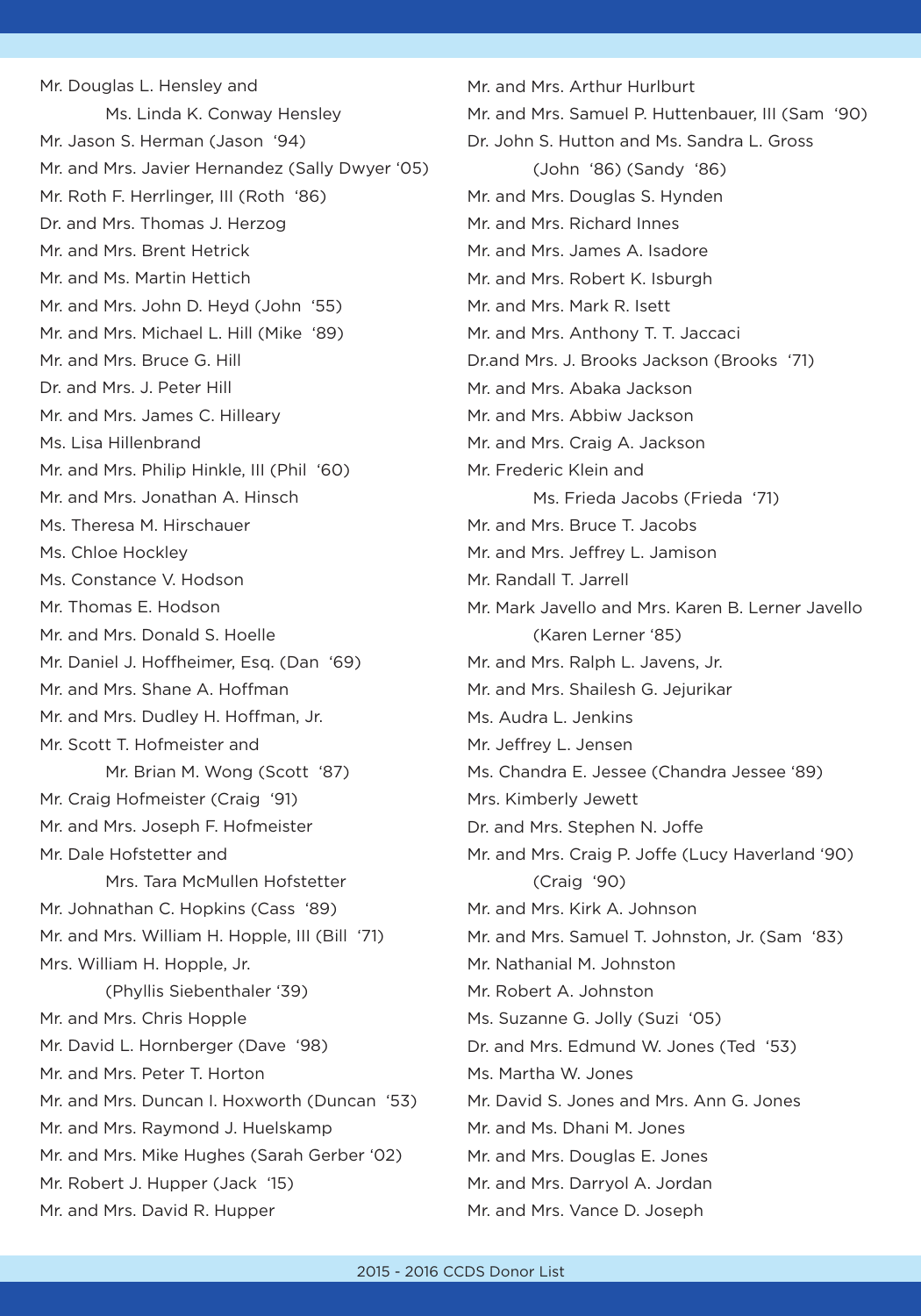Mr. and Mrs. Jack W. Joy Mr. and Mrs. Bradley M. Joyce (Julia Rogers '99) Mr. and Mrs. Leroy J. Judd Mr. and Mrs. James P. Jurgensen, II (Jim '93) (Sarah Bitsoff '95) Mr. and Mrs. James P. Jurgensen Mr. and Mrs. Jason R. Jurgensen (Jason '95) Mr. Roger B. Kafker (Roger '80) Mr. and Mrs. Christopher Kahn (Chris '97) Mr. Christian Pensis and Dr. Jane E. Kairet Drs. Kevin and Nikki Kallmeyer Mr. and Ms. Harry J. Kangis Mr. and Mrs. Steven Kapor Mr. and Mrs. Grant A. Karnes (Grant '85) (Laura Morand '85) Mr. and Mrs. Andrew S. Keating (Meredith Mashburn '83) Mr. and Mrs. Lorrence T. Kellar Mr. and Mrs. Aaron B. Kellenberger Mr. and Mrs. Thomas Kellenberger Mr. and Ms. Christopher W. Keller (Julia Meretta '85) Mr. and Mrs. Douglas D. Keller Drs. William and Christina Kelton Mr. and Mrs. Matthew Kenneway (Tara Conlan '88) Dr. Keith M. Kerman and Dr. Debra S. Leizman (Keith '76) Dr. and Mrs. David M. Kerman Ms. Nicola Kerner (Nicola O'Shea '83) Mr. and Mrs. Adam Keslosky (Meg Robinson '97) Mr. and Mrs. Raymond L. Kielarowski Mr. and Mrs. Thomas C. Kilcoyne (Tom '77) Mr. and Mrs. Scott A. Kimlinger Mr. and Mrs. Robert E. King Mr. Alan G. Kirk, II Ms. Macy K. Kirkland Mr. Kyle R. Kistinger (Kyle '12) Mr. and Mrs. Robert F. Kistinger Mr. and Mrs. Matthew M. Kite (Matt '83) Mr. and Mrs. Peter C. Klekamp Mr. Richard D. Klingler (Richard '79) Mr. and Mrs. Mark E. Knue

Mr. and Mrs. Frank J. Koch Ms. Deborah A. Kohler Mrs. Christina S. Kohnen Mr. and Mrs. Christopher W. Kohnen Mr. and Mrs. Kamel K. Koochaki Mrs. Florence Koszuta Ms. Liz E. Koszuta Mrs. John Kovach Ms. Evonne Kovach Mr. and Mrs. Thomas R. Kramer Mr. and Mrs. Erich A. Krammer Mr. and Mrs. Gregorios Kranias (Greg '95) Mr. Stratos Kranias (Stratos '93) Ms. Amanda R. Kranias Mrs. Cindy Kranz and Mr. Doug Hladky Ms. Sandra Krause Mr. and Mrs. William H. Kreidler, II (Will '87) Mr. and Mrs. William Krieger Mr. and Mrs. Barron Krody Mr. and Mrs. Roger Krohn Mr. and Mrs. Arthur K. Kuhlman Mr. and Mrs. Polk Laffoon, IV (Polk '63) Mr. and Ms. Christopher J. Laird Mr. and Mrs. John T. LaMacchia Mr. and Mrs. Gerald L. Lancaster Drs. Evan and Faye Lang Mr. and Mrs. Andrew Langenbahn Ms. Annette L. Langenbahn Mr. and Mrs. Thomas W. Langlois (Tom '77) Mr. Gustav K. Larsson (Gus '85) Ms. Sherilynn J. Lathrop Mr. and Mrs. Herbert C. Lauber (Herb '50) Mr. and Mrs. Frank D. Lauch Mr. and Mrs. Mark B. Lawson (Mark '83) Mr. and Mrs. Nathaniel W. Lawton (Nate '97) (Jill Warm '98) Dr. James Lazarus (Jim '66) Mr. and Mrs. Stephen S. Lazarus (Steve '81) Mr. Thomas P. Lee (Tom '71) Mr. and Mrs. James S. Lemen Mr. Stephen Lento (Stephen '07) Ms. Alexandra M. Lento (Alexandra '10)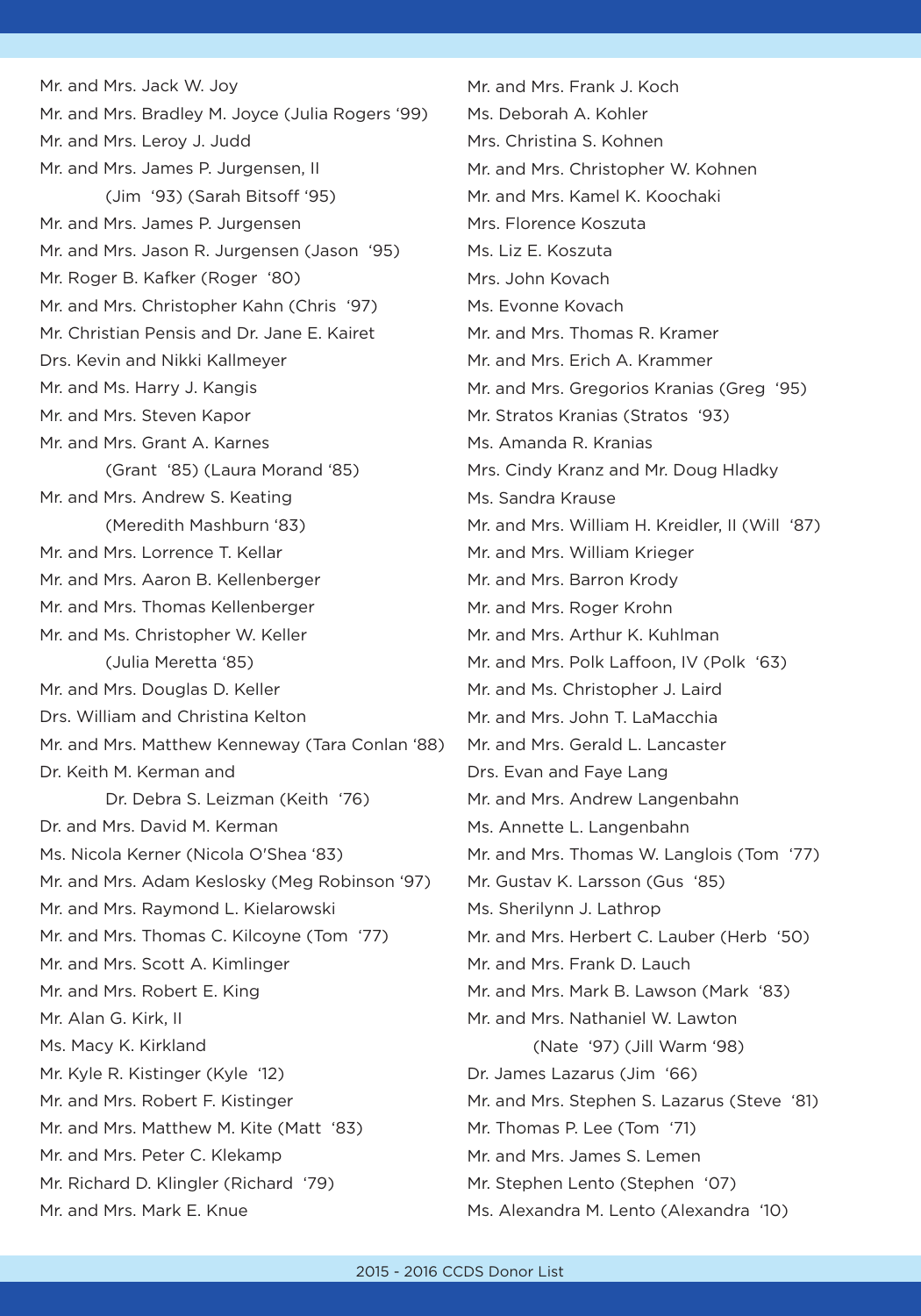Mr. and Mrs. Robert A. Lento Lt. Martin L. Leonard (Martin '03) Mr. and Mrs. J. Michael Leonard, Jr. (Mike '83) Ms. Katharine E. Leonard (Katie '12) Mr. and Mrs. John C. Leonidas Mr. and Mrs. Christopher Leonidas Mr. and Mrs. James A. Brown Mr. David Buseck and Ms. Linda Levine (Linda '80) Ms. Avery C. Maier (Avery '13) Mr. Jason Lewis (Jason '87) Ms. Suzanne Lewis Mr. and Mrs. Eli C. Liechty Mr. and Mrs. Alan D. Light (Alan '84) Mr. and Mrs. John S. Lillard (John '48) Mr. and Mrs. James D. Lincoln (Nicole Hamilton '90) Dr. Mark D. Linder and Ms. Julia E. Czerniak (Mark '78) Mr. and Mrs. Carl H. Lindner, III (Carl '71) Mr. and Mrs. Stephen C. Lindner, Jr. (Craig '97) Ms. Judith W. Lindner Mr. and Mrs. J. Thomas Lockhart (Tom '71) Mr. and Mrs. Creighton A. Long (Creigh '01) (Pam Koncius '01) Mr. and Mrs. Bruce C. Long Rev. Paul R. Long Mr. and Mrs. Phillip C. Long Mrs. Traci Longevin Ms. Kathleen M. Lonneman Mr. Thomas N. Loring and Ms. Karen M. Tenney (Tom '69) Mr. and Mrs. Horace M. Lothmann Mr. Scott T. Lothmann Dr. and Mrs. Kuiyang Lou Dr. Peter H. Lowry (Pete '60) Mr. and Mrs. Samuel A. Lowry (Sam '71) Mr. and Mrs. Mark E. Luebbers Lt. Col. and Mrs. Fredric C. Lynch (Fred '63) Mr. Jeffrey D. Lynch (Jeffrey '04) Mr. and Mrs. Robert D. Lynch Mr. Michael Maaterson Mr. and Ms. Andrew A. Mack (Andy '81) Mr. and Ms. Kenneth A. Mack (Kenny '86)

Mr. and Mrs. J.T. Mackelfresh (Tom '47) Mr. and Mrs. John Mackenzie Dr. and Mrs. John Mactaggart Mr. and Mrs. Dan Magarian Mr. and Mrs. Brian Mahedy Mr. and Miss Richard A. Maher Mr. and Mrs. Craig F. Maier (Craig '67) Dr. Elena Cruz and Mr. Carlos Mairal Mr. and Mrs. Bernard D. Malman Mr. and Mrs. Stan Mambort (Wendy Wilson '83) Mr. and Mrs. Mark M. Mann Mr. and Mrs. J. Scott Manzler (Scott '84) (Mimi Orr '85) Mrs. Annabelle Manzler Mr. Douglas E. Manzler Mr. and Mrs. Scott K. Mapes Mr. and Mrs. Jeffrey March (Jeff '80) Mr. Ulysses J. Marin and Mrs. Barbara Adams Marin Mr. and Mrs. Timothy H. Marvin (Tim '55) Mr. and Mrs. J. Cromer Mashburn, Jr. (Cromer '52) Mr. and Mrs. Michael L. Masterson Mr. A. P. Matthews (Pierce '42) Mr. and Mrs. Scott W. Mattis Mr. and Mrs. Michael E. Maundrell (Mike '65) Mr. and Ms. James E. May Mr. and Mrs. James G. Mayeux Mr. and Mrs. Mark A. McAndrew Dr. and Mrs. Jeremiah B. McCall Mr. and Mrs. John J. McCarthy Mr. and Mrs. Patrick C. McDermott Ms. Amy McDuffie Mr. and Mrs. Charles F. McGivern, Jr. Mr. and Mrs. Michael E. McInturf Mr. Charles H. McKee (Mac '11) Mr. Don McKee and Ms. Elizabeth Rader Mr. and Mrs. T. Price McLane (Meridy Vollmer '01) Mr. Lachlan McLean (Lach '96) Mr. Ian B. McLean (Ian '03) Mr. and Mrs. Stuart T. McLean Dr. and Mrs. Brian D. McMaster Mr. and Mrs. Angus J. McPhie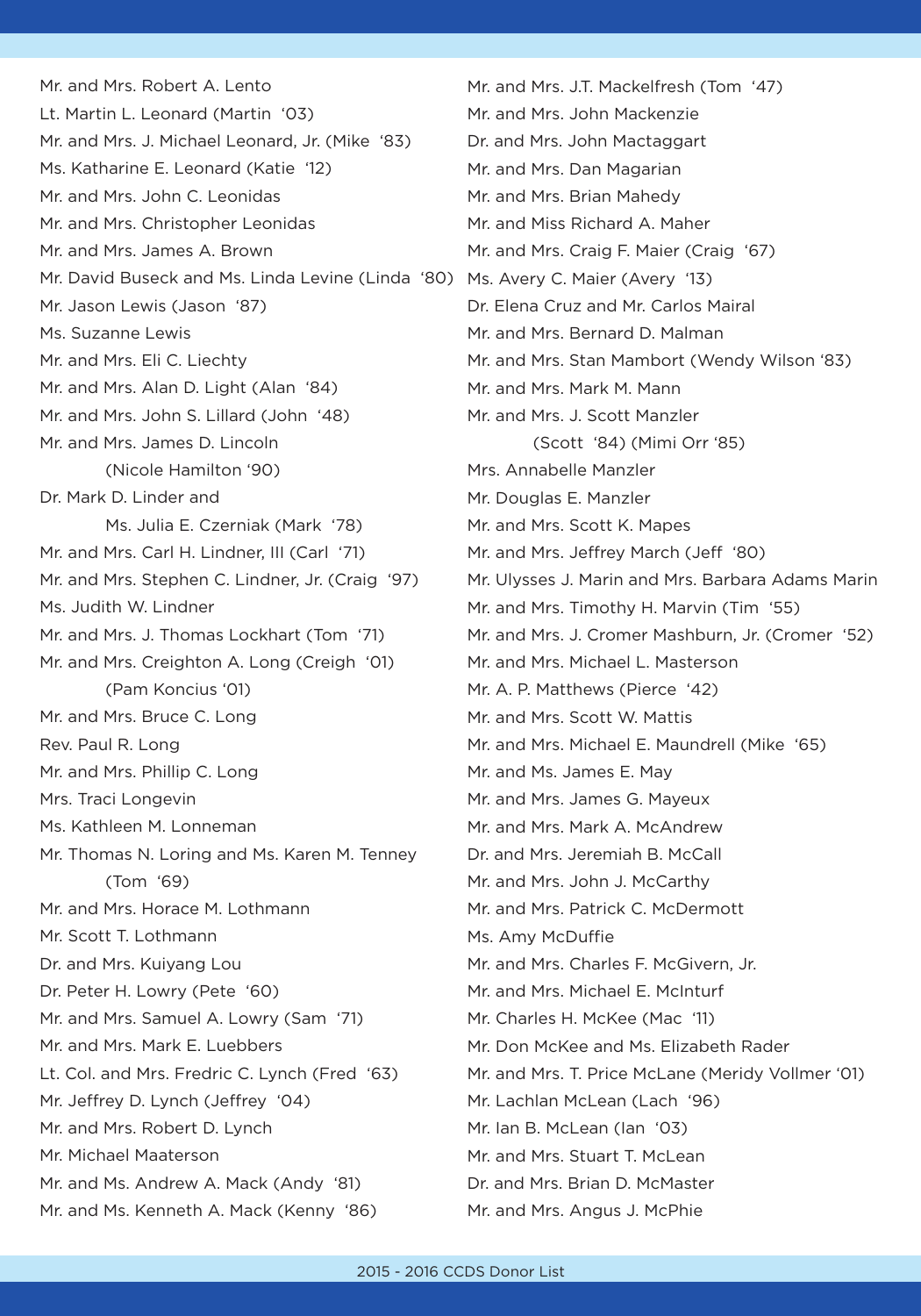Mr. William M. Bachman and Mrs. Christine J. McPhie Bachman (Christi McPhie '89) Mr. Patrick D. McSwiggen and Ms. Tara L. Smith Mr. and Mrs. Taylor F. Mefford (Taylor '93) Dr. and Mrs. Monal A. Mehta (Monal '84) Mr. and Mrs. Helmut Meixner (Laura Huller '78) Ms. Lori B. Mellman (Lori '83) Mr. and Mrs. Sidney N. Mendelsohn, Jr. (Pete '61) Dr. and Mrs. Marcus H. Mendenhall (Marc '76) Dr. and Mrs. Santosh G. Menon Mr. and Mrs. James W. Menter Dr. and Mrs. Kenneth R. Meyer (Ken '55) Mr. and Mrs. James E. Meyer Mr. and Mrs. Eliot N. Meyers (Eliot '83) Mr. Michael B. Mezher and Dr. Katherine Mezher Mr. and Mrs. Richard C. Mileham Mr. and Mrs. John C. Miller, II (John '53) Ms. Susan M. Miller (Susan '85) Mr. and Mrs. Brock A. Miller Mr. and Mrs. James L. Miller Mr. and Mrs. Mark E. Miller Dr. and Mrs. Timothy J. Miller Mr. and Mrs. Alex Millet (Claire Beech '01) Mr. and Mrs. Michael D. Milligan (Mike '82) Mr. and Mrs. Lawrence D. Milligan, Jr. Mr. Christopher Milmoe Mr. Cornelius Milmore Dr. John T. Minturn and Ms. Robin R. Hikida (John '72) Ms. Mary E. Mitchell (Mary '92) Drs. Shekhar and Anu Mitra Mr. and Mrs. James Mixson (Jen Warwick '90) Mr. and Mrs. James M. Mixter, Jr. (Jim '69) Mr. and Mrs. George A. Moerlein (George '48) Mr. and Mrs. Hugh A. Mohan Mr. and Mrs. Matthew A. Molloy Mr. Benjamin T. Monnie (Ben '94) Ms. Cadence M. Moore (Cadie '01) Dr. and Mrs. David L. S. Morales Dr. and Mrs. Brion P. Moran Mrs. Diane Morand

Mr. and Mrs. John H. More (John '60) Mr. and Mrs. Richard C. Morris, Jr. Mr. and Mrs. Wendell H. Morris (Wendell '82) Mr. and Mrs. Randal Moss (Alison Warm '95) Mr. and Mrs. Carlos A. Mota Mr. and Mrs. Michael Mott (Holly Oblinger '95) Mr. and Mrs. Eric C. Moulin Mr. and Mrs. John M. Mount, Jr. (John '87) Ms. Rebecca B. Moura (Becca '08) Mr. and Mrs. Kenneth S. Muldrow Mr. and Mrs. Eric W. Mundy Ms. Bree Ann Murdock (Bree Ann Murdock '90) Mr. and Mrs. John W. Murley Ms. Amber R. Murphy Drs. Brian and Sheila Murphy Mrs. Elodie K. Murphy Mr. Theodore R. Murphy, II and Ms. Ann C. DuCharme Mr. and Mrs. C. Jedson Nau (Jed '70) Mr. and Mrs. Charles A. Nau Dr. and Mrs. Prashant Nayak Ms. Laurie Neff Mrs. Margarite A. Nelson (Margarite '52) (Ron '52) Ms. Tameria A. Nelson Mr. and Mrs. H. Scott Nesbitt Mr. and Mrs. Jeff L. Newman Mr. and Mrs. Steven Newman Mr. and Mrs. John Nguyen Mr. and Mrs. Petersen W. Niehoff (Peter '05) (Betsy Jacobs '05) Mr. and Mrs. Harry C. Niehoff (Buck '65) Dr. Mark W. Niemer and Ms. Yasyn Lee (Mark '77) Mrs. Louise E. Nixon Mr. and Mrs. Joel B. Nixon Mr. and Mrs. William G. Noack (Bill '82) Mr. and Mrs. Ronald Norman Mr. and Ms. David M. Norwood Ms. Asia Nunez (Asia '04) Ms. Anne L. Oblinger (Anne '04) Mr. and Mrs. Patrick O'Brien Mr. and Mrs. Thomas A. O'Brien Mr. and Ms. Kevin L. Ochterski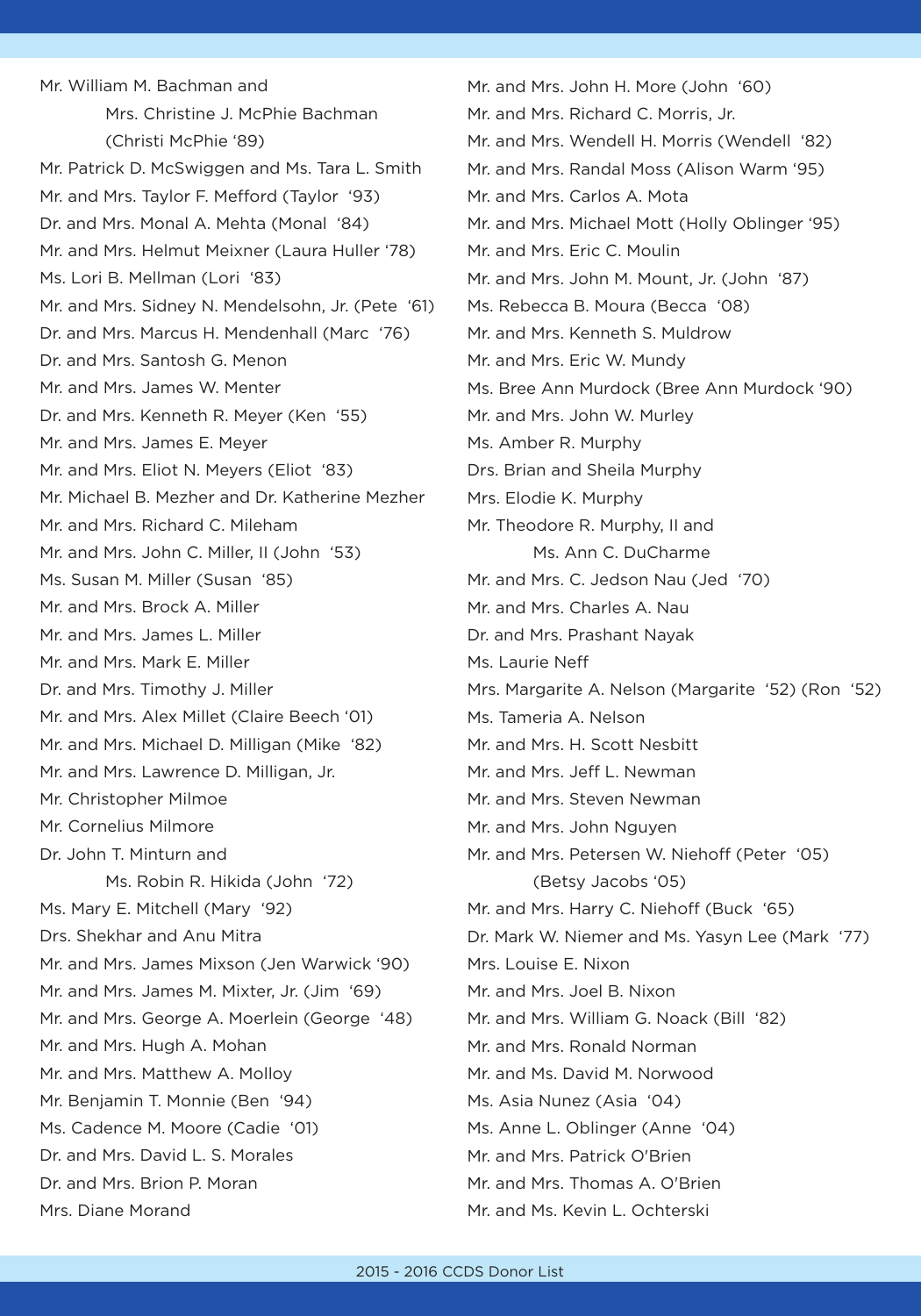Ms. Eleanor B. Off (Ellie '96) Mr. and Mrs. Robert B. Off Mr. William Olin Mr. and Mrs. Richard D. Oliver Mr. Christopher M. Oole Ms. Jennifer L. Oole Mr. and Mrs. Potter J. Orr, III (Potter '65) (Sandy Rowe '65) Mr. and Mrs. Jonathan T. Osborn Mrs. Nancy E. Osborne Mr. and Mrs. Baffour A. Otchere Mr. Peter A. Otmar and Ms. Lynn A. Sullivan Mr. and Mrs. Carl Ott, Jr. Mr. and Mrs. Robert B. Ott, Jr. Ms. Andrea Owens Mr. and Mrs. Gregory J. Paff Mr. and Mrs. Brian H. Page Mr. and Mrs. David B. Palmer (Dave '63) Mr. R. J. Parker Mr. and Mrs. Alexander T. Parlin (Alex '97) Mr. and Mrs. David T. Parlin (Dave '64) Mr. and Mrs. Graham S. Parlin (Graham '94) Mr. and Mrs. Robert E. Patrick Mr. and Mrs. Joey Patterson (Brittany Woods '04) Reverend and Mrs. Stewart E. Pattison (Stewart '71) Mrs. Lincoln W. Pavey Mr. Lucius H. Payne Mr. Howard Behr and Ms. Melissa J. Pearce (Missy '89) Mr. and Mrs. J. James Pearce, Jr. Mr. and Mrs. David H. Pease, III (David '77) Mr. and Mrs. Bradford Peck (Kate Gluckman '90) Mr. and Mrs. Douglas R. Pendery Mr. and Mrs. Jerry Pennington Mr. Mike E. Peppel and Ms. Melanie Parsons Mr. and Mrs. John E. Pepper Mr. and Mrs. Rene J. Peters, Sr. Mr. and Mrs. Thomas J. Petre The Pettengill Family Mr. and Mrs. Michael M. Pfister Ms. Catherine Phillips

Ms. Susanna K. Phillips Ms. Carol Philpott (Carol Krone '80) Mr. and Mrs. John L. Picton (John '63) Mr. and Mrs. Thomas D. Pleasant (Samantha Fischer '88) Mr. and Mrs. Eric J. Plummer (Eric '91) Mr. and Mrs. Robert H. Plummer Dr. and Mrs. Gregory J. Pohl Mr. and Mrs. Mark J. Pohlman Mr. and Mrs. Roeland H. Polet Ms. Leonora J. Polonsky Dr. and Mrs. Stephen J. Pomeranz Mr. William D. Portman (Will '10) Ms. Dale A. Posner (Dale '83) Ms. Amy Prewitt Mr. and Mrs. William C. Price Mr. Matt A. Rainey Mr. and Mrs. Mukesh Ram Mr. and Mrs. Satyavadhi Ramineni Ms. Tracy B. Ramirez (Tracy Barton '88) Mr. and Ms. Vijay Ramnathan Mr. Kenneth E. Randall Mr. and Mrs. Patrick Randolph (Jenny Carey '84) Mr. and Mrs. Daniel P. Randolph Mr. and Mrs. John C. Raushenbush Mr. and Mrs. George S. Ray, II Mrs. Ann Reaves (Ann '59) Mr. and Mrs. Andrew B. Reaves Mr. and Mrs. Nicholas Recker Mr. Keshav Reddy Mr. Don K. Rehse (Don '65) Mr. and Mrs. Thomas Reiring Mr. and Mrs. Richard D. Reis ( '65) Mr. and Mrs. Bradley A. Reisenfeld (Brad '82) Mr. Hugh Renck Mr. and Mrs. Albert Renner Dr. and Mrs. Thomas L. Retzios Dr. and Mrs. Dillon D. Rhodenbaugh Mr. and Mrs. Arthur M. Richard (Arthur '83) Dr. and Mrs. Robert A. Riehle, Jr. (Bo '65) Mr. B. Hudson Riehle and Ms. Eileen P. Betit (Hudson '71)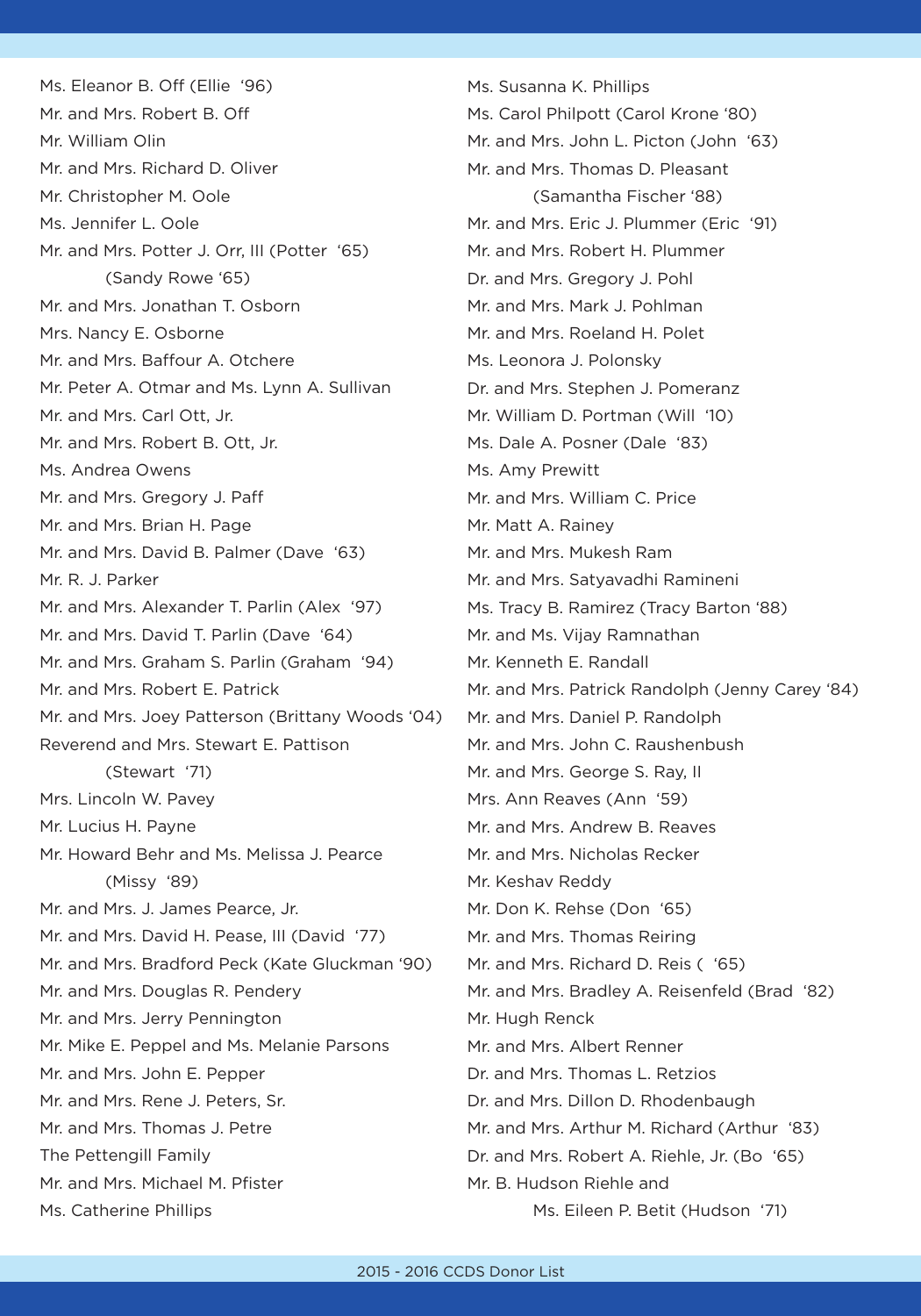Drs. Christopher and Blanca Riemann Mr. Daniel H. Robertson (Dan '61) Mr. and Ms. Peter T. Robertson (Pete '63) Mr. Charles S. Robertson, III (Chip '79) Mr. Kenneth M. Robertson (Ken '83) Ms. Cynthia S. Robertson Mr. and Mrs. Harry S. Robinson, III (Harry '65) Dr. Patricia G. Robinson (Patsy '69) Dr. Bambi E. Robinson (Bambi Stuart '76) Mr. Nik Hughes and Ms. Phyllis M. Robinson (Phyllis '78) Ms. Ramona M. Robinson (Maria '83) Ms. Patricia A. Robitaille Mr. Harold S. Rodenberg and Mrs. Julie L. Heck Mrs. Laraine Roessler Mr. and Mrs. Paul Rogers Mr. and Mrs. Randon Rose Mr. and Mrs. Stuart Rose Mr. and Mrs. Steven J. Rosen Mr. Richard Rosenthal and Mrs. Katherine Strauss Rosenthal Ms. Erin Rosiello Mr. and Mrs. Chris Ross (Michelle Strauss '90) Mr. and Mrs. Greg D. Ross Mr. and Mrs. Mark T. Ross Mr. David Roth (David '06) Mr. and Mrs. Neil J. Roth Mr. and Ms. Jeff Routh (Susan Abrahamson '84) Mr. and Mrs. Basil H. Rowe (Basil '78) Mr. and Mrs. Jeffrey A. Rowe Mr. and Mrs. Bruce W. Roy (Bruce '75) Mr. and Mrs. John L. Roy Mr. and Mrs. J. Robert Roy (Rob '84) Mr. Brian M. Rue (Brian '05) Mr. and Mrs. Kevin Rue Mr. and Mrs. Mark J. Rumpke Ms. Lois Rust Mr. and Mrs. Rick J. Rust Mr. and Mrs. Gary A. Rutherford, II Mr. and Mrs. A. Nicholas Sachs Mr. Alexander A. Salcedo Mr. and Mrs. Max A. Sales, Jr. (Max '64)

Mr. and Mrs. Eddie Salter Mr. Thomas M. Salzer (Tom '66) Mr. Frederic R. Sanborn and Ms. Janet S. Dieman Mr. and Mrs. Harry H. Santen Mr. Mark Saudek and Mrs. Christine A. Raushenbush Saudek (Chris Raushenbush '80) Mr. and Mrs. Robert A. Scheadler Mr. and Mrs. Karl M. Scheer (Karl '93) Mr. and Mrs. John J. Schiff, Jr. Mr. and Mrs. Charles O. Schiff Mrs. Clarinda S. Schmidlapp Dr. Frederick A. Schmitt and Ms. S. Melinda Greenlese (Fred '71) Mr. and Mrs. William H. Schneebeck (Bill '46) Mr. and Mrs. Robert W. Schneebeck (Robert '51) Mr. and Mrs. Edward Schneider Ms. Lisa Schneider Mr. and Mrs. Casey L. Schnieber Mr. and Mrs. Robert L. Schnieber Mr. and Mrs. Roger A. Schnieber Mr. Brendan R. Schnieber and Ms. Van K. Ly Ms. Priscilla Schoeny Mr. and Mrs. Richard J. Schoeny Dr. and Mrs. James R. Scholles Ms. Lee B. Schroeder (Lee '87) Mr. and Mrs. Luke Schroeder (Nikki Strauss '95) Mr. and Mrs. Paul A. Schuster, Jr. (Paul '72) Dr. and Mrs. Stephen B. Schuster (Steve '73) Mr. Richard O. Schwab (Dick '67) Mr. and Mrs. Andrew G. Schwartz (Andy '82) Mr. Theodore L. Schwartz Mr. and Mrs. Stephen A. Schwartz (Steve '80) Mr. Seth Schwartz and Dr. Susanna Schwartz (Susanna Hinkle '93) Jim and Cindy Scott Ms. Kyle E. Scully (Kyle '08) Ms. Theresa A. Sears Mr. and Mrs. Richard Seide Mrs. Rachel Senefeld-Naber Mr. L. Nicholas Senter and Ms. Kimberly Harrison-Senter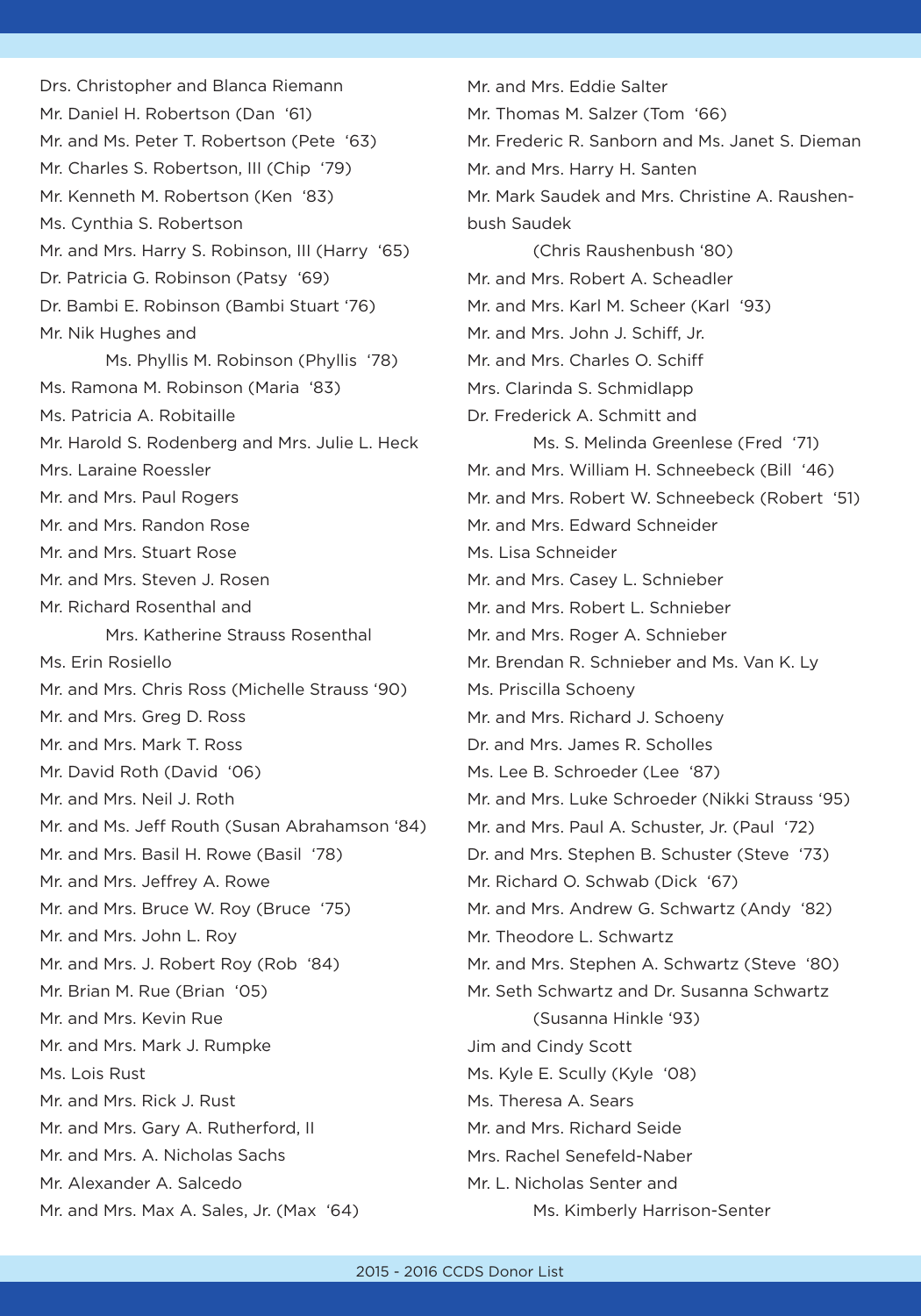(Nick '97) Drs. Shimul and Aparna Shah Mr. and Mrs. Ranjit K. Sharma Mr. John A. Shetterly (Jay '62) Mr. Wade M. Shih and Ms. Cynthia C. Chen Mr. Robert M. Shively (Robert '06) Mr. and Mrs. Douglas C. Shriver Mr. and Mrs. David L. Siegel (Gina Pobanz '83) Drs. Michael J. Sikora and Tifany N. Nolan Ms. Meredith Simmons Mr. and Dr. Kumar Sinnadurai Mr. and Mrs. Robert J. Siverd, Sr. Mr. and Mrs. John H. Skavlem, III (John '80) Mr. and Mrs. Stephen W. Skavlem (Steve '83) Mr. Joseph Smith and Mrs. Carole Lichty-Smith Mr. and Mrs. Perry F. Smith (Perry '65) Ms. Precious A. Smith (Precious '87) Dr. and Mrs. Bruce T. Smith Mr. and Mrs. Robert Smith Dr. and Mrs. Ronald E. Smith, Jr. (Ron '88) Mr. and Mrs. James B. Smith Mr. and Mrs. Mark Smith Mr. and Mrs. R. Daniel Smith Mr. and Mrs. Philip A. Smith Mr. James Smith Mr. and Mrs. B. Ryan Smyth (Marjorie Vollmer '97) Mr. and Mrs. Matthew H. Smyth Mr. and Mrs. Lonnie P. Snell Mr. David A. Snouffer (David '81) Dr. and Mrs. Michael Snyder Dr. and Mrs. Samuel R. Sommers (Sam '93) Mr. Zachary G. Sommers (Zach '07) Mr. and Mrs. Charles P. Sotto Mr. and Mrs. David C. Spadafora (David '68) Dr. and Mrs. C. Philip Spaeth, Jr. Dr. and Mrs. James P. Spaeth Dr. Jeffry A. Spain and Dr. Nancy Simon (Jeff '71) Mr. and Mrs. Richard Sprigg Dr. Tim Staarmann Mr. and Mrs. Benjamin R. Stacy Mr. and Mrs. Christopher T. Stahl Mr. and Mrs. James B. Stanfill (Jim '88)

Mr. James N. Hart and Ms. Mary E. Stearns (Elizabeth Stearns '92) Mr. and Mrs. Anthony J. Steele Mr. and Mrs. Thomas E. Stegman Mr. and Mrs. Todd R. Stegman Mr. and Mrs. Eric S. Stein (Eric '98) Mr. Richard H. Steiner Mr. and Mrs. Douglas G. Stenberg (Doug '75) Mr. and Mrs. James Stengel Dr. and Mrs. Peter J. Stern (Peter '62) Ms. Tiffany Stevens Mr. and Mrs. John W. Stevie (John '72) Ms. Hannah M. Stewart (Hannah '12) Ms. Jane H. Stewart Mr. and Dr. Jason M. Stewart Mr. and Mrs. Paul R. Stewart Dr. and Mrs. Marko Stojanovic Mr. and Mrs. Merrell Stout (Louise Myslik '88) Mr. and Mrs. Todd V. Straley Ms. Lee Strasser (Lee '07) Mr. Michael C. Strauss (Mike '90) Mrs. Carl A. Strauss, Jr. (Gerri '57) Mr. and Mrs. Matthew A. Strauss (Matt '88) Mr. and Mrs. John Strehle (Whitney McDonald '90) Mr. and Mrs. Daniel R. Suarez Dr. Craig A. Sukin and Mrs. Amy R. Berman Mr. John C. Sullivan (John '80) Mr. and Mrs. Michael E. Sullivan, Jr. Mr. Dennis D. Swaney (Dennis '67) Mr. and Mrs. Rob Sweet (Julie Grassmuck '93) Mr. Harold Swift Mr. and Mrs. Thomas W. Taft Drs. Dan and Margaret Tallmadge Mr. and Mrs. Chi Tang (Laura Titus '85) Mr. and Mrs. David E. Tapke (David '05) (Vallie Geier '05) Ms. Anisa L. Tatini (Anisa '12) Mr. and Mrs. Hari N. Tatini Mr. and Mrs. Michael E. Taylor Mr. and Mrs. Warren K. Taylor Mr. and Mrs. Charles D. Tereck Mr. and Mrs. Abbot A. Thayer (Abbot '71)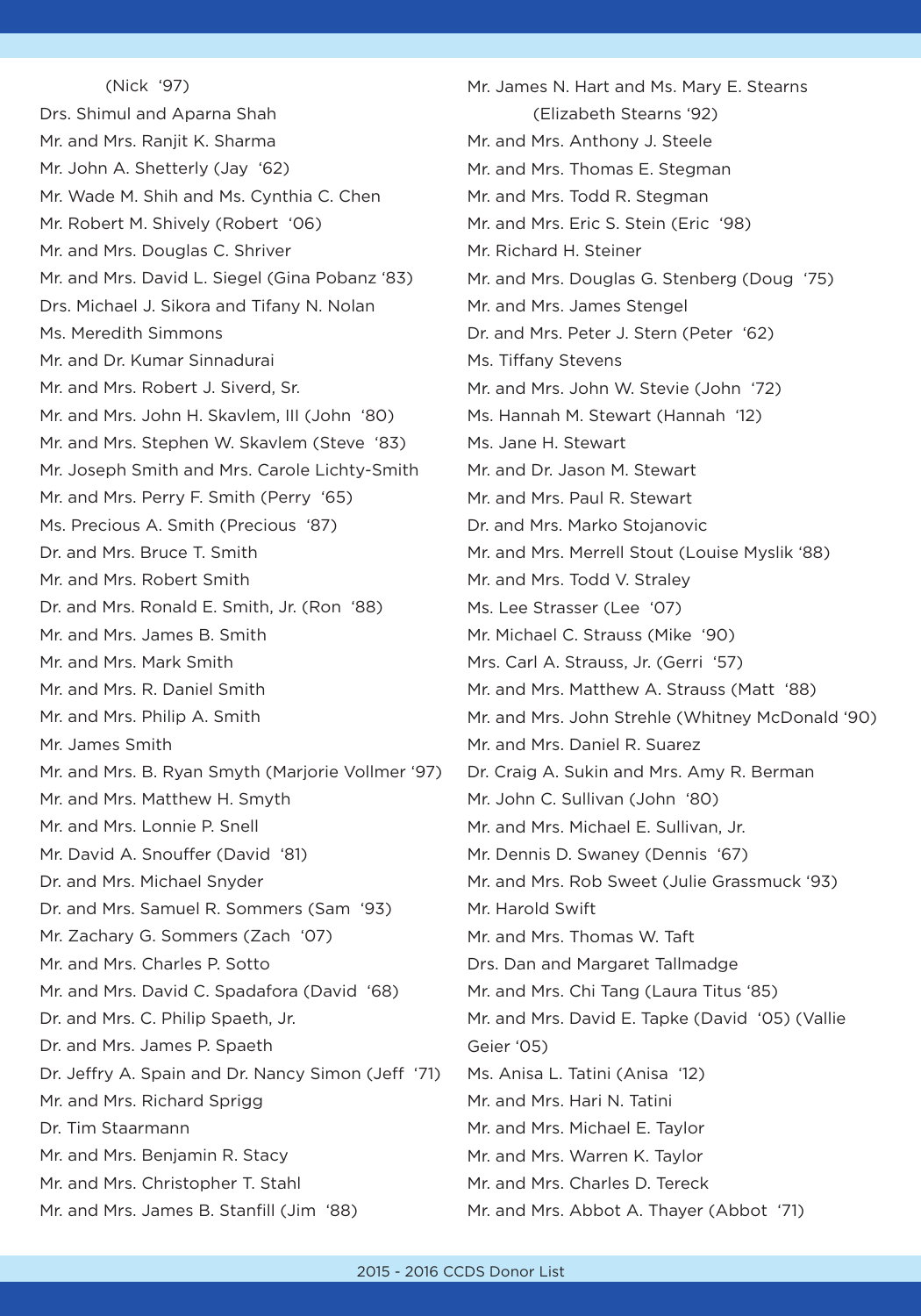Mr. and Mrs. Charles L. Thomas, III (Chalky '80) Mr. Charles L. Thomas, IV (Clint '10) Mr. Blakely S. Thomas (Blake '14) Mr. and Mrs. Douglas G. Thompson (Doug '66) Mr. and Mrs. Morley P. Thompson, Jr. (Morley '74) Ms. Amy L. Thonnerieux Dr. Philip Thornberry and Ms. Chantal Thornberry Mr. and Mrs. Richard D. Thornell Mr. Warren S. Thune (Warren '85) Mr. and Mrs. Phillip R. Thune (Phillip '88) Mr. James P. Tierney Mr. John C. Tiffany and Dr. Pamela C. Sisney Mr. and Mrs. Andrew Tople (Ashley Durand '04) Ms. Karen M. Travis Mr. James A. Trice, Jr. (Jim '77) Mrs. Marcella G. Trice Ms. Cynthia Tripp Mr. and Mrs. D. Stewart Tucker (Stewart '87) Mrs. Constance K. Tucker Mr. Samuel F. Tumolo and Ms. Jean L. Corbus Mr. Marcus L. Twyford and Mrs. Jennifer R. Grant Dr. and Mrs. Richard F. Tyler (Toby '59) Mr. Terrence H. Tyrrell and Dr. Marygrace Tyrrell Ms. Megan Tysoe (Megan '06) Mr. Ronald W. Tysoe and Mrs. Arleigh Tysoe Mr. Mark Upson, III Mr. and Mrs. Gus A. Valen Dr. Richard Valido and Dr. Kellie Smith-Valido Mr. and Ms. Jeremy Vaughan Mr. and Mrs. Thomas K. Vaughan Mr. Chandrasekar Venkataramani and Mrs. Kirthika Chandrasekar Ms. Alexis M. Victor (Alexis '11) Mr. William J. Victor (Jack '13) Mrs. Helena L. Victor Mr. and Mrs. Albert E. Vierling, Jr. Mr. Cedric W. Vogel (Rick '64) Mr. and Mrs. Kenneth W. Vogt (Ken '56) Mr. and Mrs. Colin P. Vogt Mr. and Mrs. Alexander P. Vollmer (Alex '01) (Emily Geier '03) Mr. and Mrs. Stephen G. Vollmer

Mr. and Mrs. S. Griffin Vollmer, Jr. (Griff '94) Mr. and Mrs. Daniel H. Vollmer (Dan '97) (Melanie Vierling '98) Mr. and Mrs. Brock L. Wagner (Brock '83) Mr. and Mrs. Paul Wagner Mrs. Brenda B. Walker Mr. and Mrs. Michael Walker Ms. Susan M. Walker Ms. Carol J. Walker Mr. and Mrs. Armstrong T. Wallace Mr. Joe Walters Mr. and Mrs. Edward J. Walton, III Mr. and Mrs. Lawrence W. Ward, Jr. (Larry '70) Ms. Charlotte K. Ward (Charlotte '14) Mr. and Mrs. Kevin K. Ward (Kevin '74) Mr. Stephen F. Warm (Steve '58) Mr. and Mrs. Douglas A. Warner, III (Sandy '64) Mr. and Mrs. Marvin L. Warner, Jr. (Mark '76) Mr. and Mrs. Chad C. Warwick Mr. and Mrs. Stephen E. Watson (Steve '63) Mr. and Mrs. Boaz M. Watson Mr. and Mrs. Doug J. Watts Mr. and Mrs. Jamey Webb Ms. Alice M. Weber Mr. and Mrs. Robert L. Wehling Mr. and Mrs. Tim Weingartner Mr. and Mrs. Wilson G. Weisenfelder, Jr. Mr. and Mrs. Robert B. Weldon (Bob '75) Mr. and Mrs. Joseph C. Wendel Mr. Paul V. Wentworth (Paul '53) Mr. and Mrs. Edward H. Wernet Mr. and Mrs. Joe Westhoven Mr. and Mrs. Donald E. Weston (Don '53) Mr. and Mrs. Paul J. Weston (Paul '58) Mr. Daniel J. Weston (Dan '88) Ms. Elizabeth W. Westover Mr. and Mrs. William J. Weyand Mr. and Mrs. B. Hunt Whitbeck, Jr. (Kathy Oechler '67) Mr. William A. White (Bill '58) Mr. and Mrs. Cullin Wible (Audrey DeYoung '01)

Mr. and Mrs. Brian D. Wietmarschen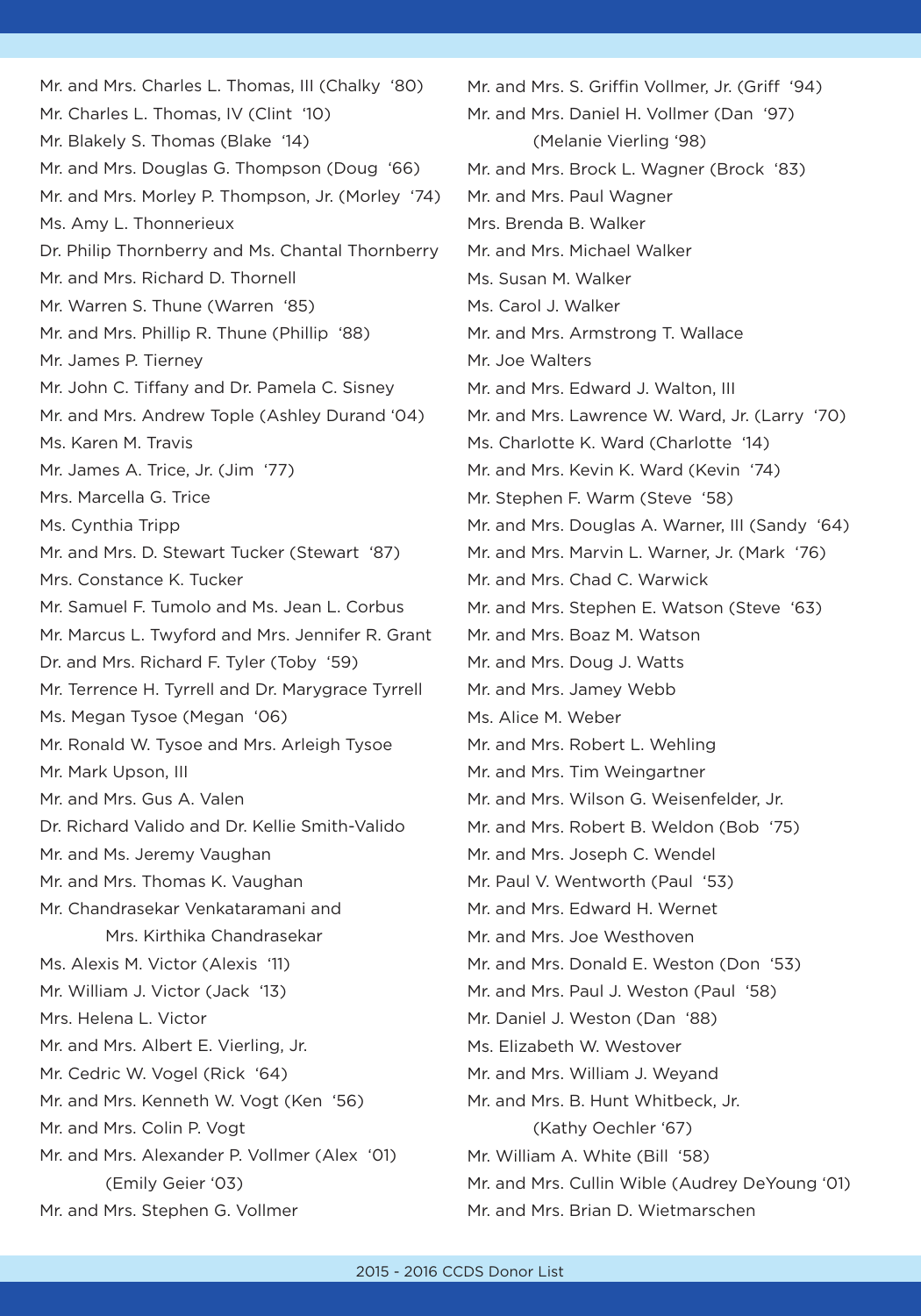Mr. and Mrs. Thomas G. Wildman (Tom '75) Mr. and Mrs. Joseph W. Williams, Jr. (Judy Robinson '67) Mr. and Mrs. Robert H. Williams Ms. Lisa K. Williams Mr. and Mrs. Michael Williamson Mr. and Mrs. W. Russell Wilson (Russ '75) Mr. and Mrs. Murray R. Wilson (Murray '80) Mr. and Mrs. Andrew M. Wilson (Andy '81) Mr. and Ms. Robert Wilson (Kim Schuster '92) Ms. Julia N. Wilson (Julia '07) Mrs. Cynthia S. Wilson Mr. and Mrs. Paul Wimmer Ms. Elizabeth A. Winchester (Betsy '86) Ms. Kathleen Winter Mr. and Mrs. David Wise Mr. Jason T. Wise and Ms. Stevie D. Rufener Mr. and Mrs. Todd L. Witt Mr. Bill Witte Mr. and Mrs. William F. Woeste, Jr. Mr. and Mrs. William F. Woeste, III (Trey '08) Mr. and Mrs. Jeffrey J. Wolf (Brooke Bruder '89) Mr. and Mrs. Timothy J. Wollaeger (Tim '62) Mr. and Mrs. William H. Wood (Bill '53) Mr. and Mrs. Daniel Wood Mr. and Mrs. Chester W. Wood Mr. and Mrs. Michael L. Wooden Mr. and Mrs. Christopher R. Woodside Dr. and Mrs. Frank C. Woodside, III Dr. and Mrs. Addison E. Woodward, Jr. (Add '58) Mr. Lewis V. Woolsey (Lewis '02) Mr. Carter S. Woolsey (Carter '06) Mr. and Mrs. Mark L. Woolsey Drs. Daniel and Elizabeth Wright (Dan '63) Mr. Maxie Carl T. Wright (Trey '99) Mr. and Mrs. Gordon R. Wright (Gordy '44) Mr. and Mrs. Gordon W. Wright (Gordon '85) Mr. and Mrs. Charles A. Yardley Mr. Branden E. Yee (Branden '00) Mr. and Mrs. Eric B. Yeiser (Buck '43) Mr. John J. Yengo Mr. and Mrs. Steven A. Yokel

Mr. and Mrs. David Zack (Carla DeFonso '89) Mr. and Mrs. Anthony E. Zalants Mr. and Mrs. Wenchi Zhang Mr. and Mrs. Yuming Zhou Mr. and Mrs. David A. Zimmerman (David '92) Mr. and Mrs. John T. Zimmerman (John '98) (Shannon Thomas '98) Mr. and Mrs. James M. Zimmerman Mr. and Mrs. Robert M. Zimmerman (Rob '98) Mr. and Mrs. Jeffrey C. Zimmers Mr. and Mrs. George E. Zunda **ANONYMOUS** CCDS Class of '16 CCDS Parents' Association Keidel Supply Keating Muething & Klekamp PLL Lee Family Foundation Master Mole Catchers, LLC Soft Vista, Inc. Time Timer, LLC